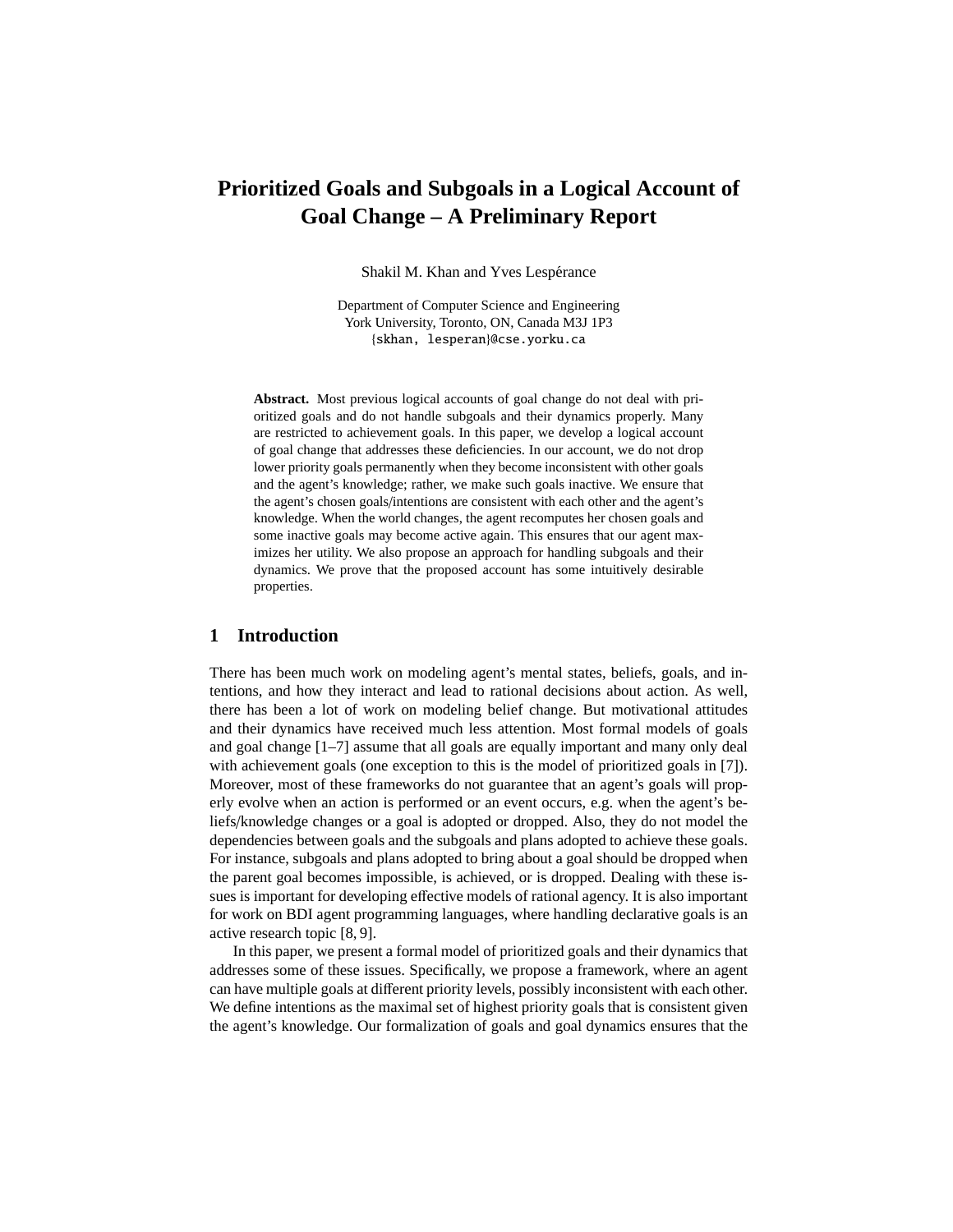agent strives to maximize her utility. Our model supports the specification of general temporally extended goals, not just achievement goals, and handles subgoals and their dynamics.

We start with a (possibly inconsistent) initial set of *prioritized goals* or desires that are totally ordered according to priority, and specify how these goals evolve when actions/events occur and the agent's knowledge changes. We define the agent's *chosen goals* or intentions in terms of this goal hierarchy. Our agents maximize their utility; they will abandon a chosen goal  $\phi$  if an opportunity to commit to a higher priority but inconsistent with  $\phi$  goal arises. To this end, we keep all prioritized goals in the goal base unless they are explicitly dropped. At every step, we compute an optimal set of chosen goals given the hierarchy of prioritized goals, preferring higher priority goals, such that chosen goals are consistent with each other and with the agent's knowledge. Thus at any given time, some goals in the hierarchy are active, i.e. chosen, while others are inactive. Some of these inactive goals may later become active, e.g. if a higher priority active goal that is inconsistent with the inactive goal becomes impossible. We also show how the dependencies between goals and subgoals can be modeled. Finally, we prove some interesting properties about the dynamics of chosen goals.

As mentioned above, our formalization of prioritized goals ensures that the agent always tries to maximize her utility, and as such a limitation of our framework is that it displays an idealized form of rationality. In Section 5, we discuss how this relates to Bratman's theory of practical reasoning [10]. We use an action theory based on the situation calculus [11] along with our formalization of paths in the situation calculus as our base formalism.

The paper is organized as follows: in the next section, we outline our base framework. In Section 3, we formalize *paths* in the situation calculus to support modeling goals. In Section 4, we present our model of prioritized goals. In section 5, we present our formalization of goal dynamics and discuss some of its properties. In Section 6, we discuss what it means for an agent to have a subgoal and how subgoals change as a result of changes to their parent goals. Then in the last section, we summarize our results, discuss previous work in this area, and point to possible future work.

# **2 Action and Knowledge**

Our base framework for modeling goal change is the situation calculus [11] as formalized in [12]. In the situation calculus, a possible state of the domain is represented by a situation. There is a set of initial situations corresponding to the ways the agents believe the domain might be initially, i.e. situations in which no actions have yet occurred.  $Init(s)$  means that  $s$  is an initial situation. The actual initial state is represented by a special constant  $S_0$ . There is a distinguished binary function symbol *do* where  $do(a, s)$ denotes the successor situation to *s* resulting from performing the action *a*. Thus the situations can be viewed as a set of trees, where the root of each tree is an initial situation and the arcs represent actions. Relations (and functions) whose truth values vary from situation to situation, are called relational (functional, resp.) fluents, and are denoted by predicate (function, resp.) symbols taking a situation term as their last argument. There is a special predicate Poss(*a*, *s*) used to state that action *a* is executable in situation *s*.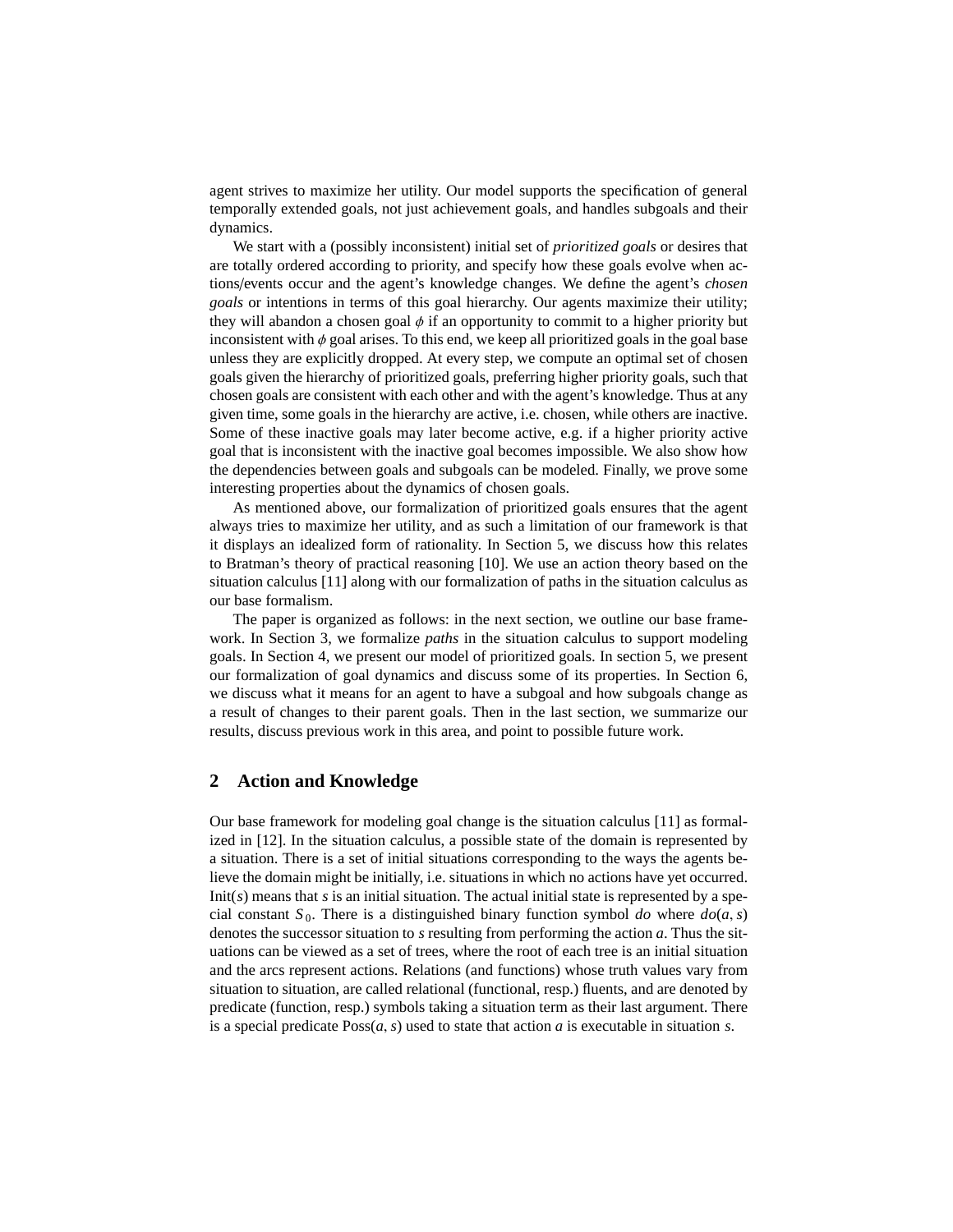Our framework uses a theory  $D_{basic}$  that includes the following set of axioms:<sup>1</sup> (1) action precondition axioms, one per action *a* characterizing  $Poss(a, s)$ , (2) successor state axioms (SSA), one per fluent, that succinctly encode both effect and frame axioms and specify exactly when the fluent changes [12], (3) initial state axioms describing what is true initially including the mental states of the agents, (4) unique name axioms for actions, and (5) domain-independent foundational axioms describing the structure of situations [14].

Following [15, 16], we model knowledge using a possible worlds account adapted to the situation calculus.  $K(s', s)$  is used to denote that in situation  $s$ , the agent thinks that she could be in situation  $s'$ . Using  $K$ , the knowledge of an agent is defined as:<sup>2</sup> Know $(\Phi, s) \stackrel{\text{def}}{=} \forall s'$ .  $K(s', s) \supset \Phi(s')$ , i.e. the agent knows  $\Phi$  in *s* if  $\Phi$  holds in all of her *K*-accessible situations in *s*. *K* is constrained to be reflexive, transitive, and Euclidean in the initial situation to capture the fact that agents' knowledge is true, and that agents have positive and negative introspection. As shown in [16], these constraints then continue to hold after any sequence of actions since they are preserved by the successor state axiom for *K*. We also assume that all actions are public, i.e. whenever an action (including exogenous events) occurs, the agent learns that it has happened. Note that, we work with knowledge rather than belief. Although much of our formalization should extend to the latter, we leave this for future work.

# **3 Paths in the Situation Calculus**

To support modeling temporally extended goals, we introduce a new sort of *paths*, with (possibly sub/super-scripted) variables *p* ranging over paths. A path is essentially an infinite sequence of situations, where each successor situation along the path can be reached by performing some *executable* action in the preceding situation. We introduce a predicate OnPath $(p, s)$ , meaning that the situation *s* is on the path *p*. Also, Starts $(p, s)$ means that *s* is the starting situation of path *p*. A path *p* starts with the situation *s* iff *s* is the earliest situation on  $p$ <sup>3</sup>

Axiom 1 Starts(*p*, *s*)  $\equiv$  OnPath(*p*, *s*)  $\land$   $\forall$  *s'*. OnPath(*p*, *s'*)  $\supset$  *s*  $\le$  *s'*.

In the standard situation calculus, paths are implicitly there, and a path can be viewed as a pair  $(s, F)$  consisting of a situation  $s$  representing the starting situation of the path, and a function *F* from situations to actions (called *Action Selection Functions* (ASF) or strategies in [5]), such that from starting situation *s*, *F* defines an infinite

<sup>&</sup>lt;sup>1</sup> We will be quantifying over formulae, and thus we assume  $D_{\text{basic}}$  includes axioms for encoding of formulae as first order terms, as in [13]. We will also be using lists of integers, and assume that *Dbasic* includes axiomatizations of integers and lists.

<sup>&</sup>lt;sup>2</sup> A state formula  $\Phi(s)$  takes a single situation as argument and is evaluated with respect to that situation. Φ may contain a placeholder constant *now* that stands for the situation in which Φ must hold. Φ(*s*) is the formula that results from replacing *now* by *s*. Where the intended meaning is clear, we sometimes suppress the placeholder.

<sup>&</sup>lt;sup>3</sup> In the following,  $s < s'$  means that  $s'$  can be reached from *s* by performing a sequence of executable actions.  $s \leq s'$  is an abbreviation for  $s < s' \vee s = s'$ .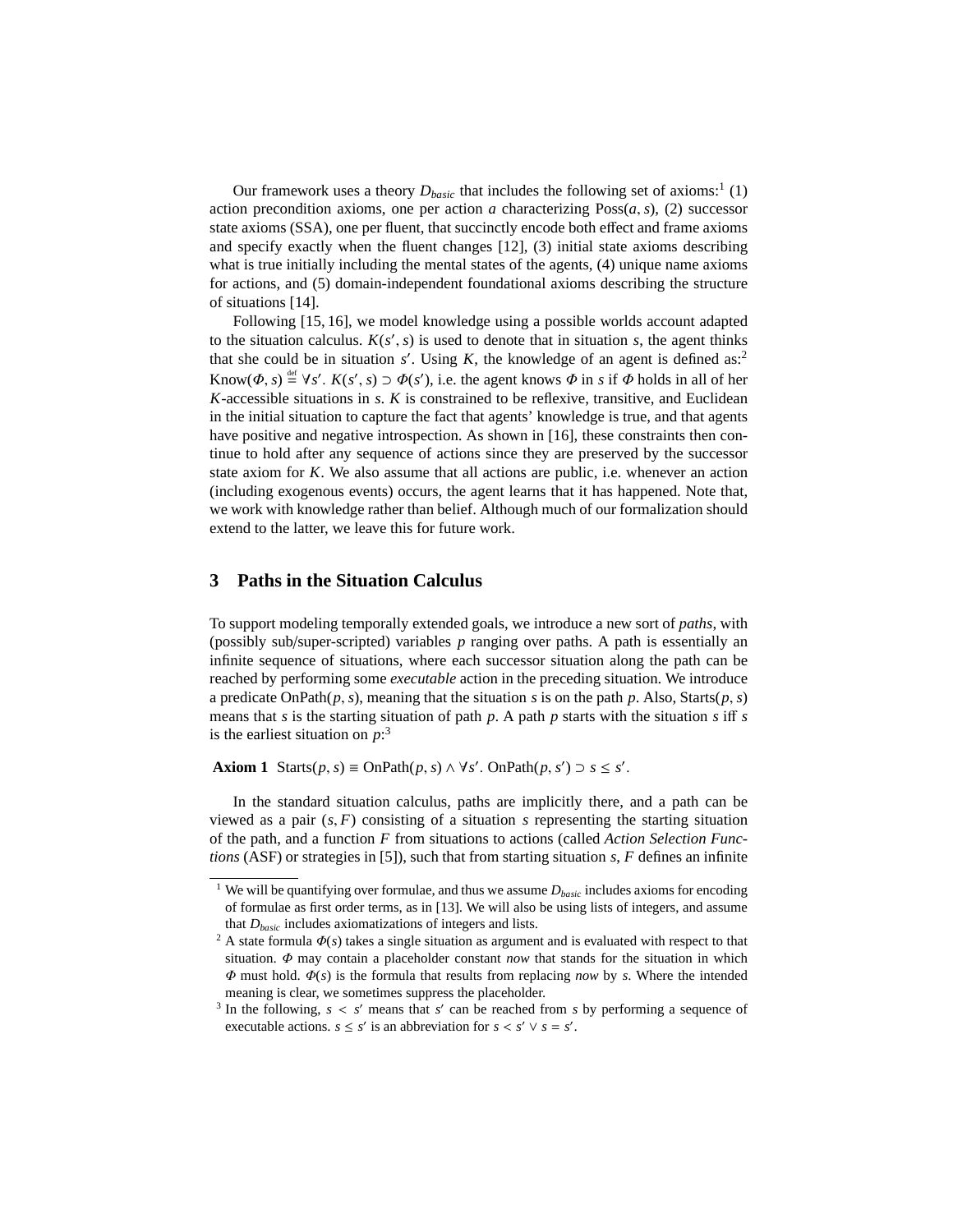sequence of situations by specifying an action for every situation starting from *s*. Thus, one way of axiomatizing paths is by making them correspond to such pairs  $(s, F)$ :

#### **Axiom 2**

 $∀p$ . Starts(*p*, *s*) ⊃ (∃*F*. Executable(*F*, *s*) ∧ ∀*s'*. OnPath(*p*, *s'*) ≡ OnPathASF(*F*, *s*, *s'*)),  $\forall F, s$ . Executable(*F*, *s*) ⊃ ∃*p*. Starts(*p*, *s*) ∧ ∀*s'*. OnPathASF(*F*, *s*, *s'*) ≡ OnPath(*p*, *s'*).

This says that for every path there is an executable ASF that produces exactly the sequence of situations on the path from its starting situation. Also, for every executable ASF and situation, there is a path that corresponds to the sequence of situations produced by the ASF starting from that situation.

OnPathASF(F, s, s') 
$$
\stackrel{\text{def}}{=} s \le s' \land \forall a, s^* \cdot s < do(a, s^*) \le s' \supset F(s^*) = a
$$
,  
Executeable(F, s)  $\stackrel{\text{def}}{=} \forall s'$ . OnPathASF(F, s, s')  $\supset \text{Poss}(F(s'), s')$ .

Here, OnPathASF( $F$ ,  $s$ ,  $s'$ ) [6] means that the situation sequence defined by  $(s, F)$  includes the situation  $s'$ . Also, the situation sequence encoded by a strategy  $F$  and a starting situation *s* is executable iff for all situations *s'* in this sequence, the action selected by  $F$  in  $s'$  is executable in  $s'$ .

In our framework, we will use both state and path formulae. A state formula is a formula that has a free situation variable in it, whereas a path formula is one that has a free path variable. State formulae are used in the context of knowledge while path formulae are used in that of goals. We use  $\Phi(s), \Psi(s), \cdots$  and  $\phi(p), \psi(p), \cdots$  possibly with decorations to represent state and path formulae, respectively. Note that, by incorporating infinite paths in our framework, we can evaluate goals over these and handle arbitrary temporally extended goals; thus, unlike some other situation calculus based accounts where goal formulae are evaluated w.r.t. finite paths (e.g. [7]), we can handle for example unbounded maintenance goals.

We next define some useful constructs. A state formula Φ *eventually holds* over the path *p* if  $\Phi$  holds in some situation that is on *p*, i.e.  $\Diamond \Phi(p) \stackrel{\text{def}}{=} \exists s'$ . OnPath $(p, s') \land \Phi(s')$ . Other Temporal Logic operators can be defined similarly, e.g. always  $\Phi$ :  $\Box \Phi(p)$ .

An agent *knows* in *s* that  $\phi$  has become *inevitable* if  $\phi$  holds over all paths that start with a *K*-accessible situation in *s*, i.e. KInevitable( $\phi$ , *s*)  $\stackrel{\text{def}}{=} \forall p$ . Starts( $p$ , *s'*)  $\land$   $K(s', s)$   $\supset$  $\phi(p)$ . An agent knows in *s* that  $\phi$  is impossible if she knows that  $\neg \phi$  is inevitable in *s*, i.e. KImpossible( $\phi$ , *s*)  $\stackrel{\text{def}}{=}$  KInevitable( $\neg \phi$ , *s*).

Thirdly, we define what it means for a path  $p'$  to be a suffix of another path  $p$  w.r.t. a situation *s*:

Suffix(
$$
p'
$$
,  $p$ ,  $s$ )  $\stackrel{\text{def}}{=} \text{OnPath}(p, s) \land \text{Starts}(p', s)$   
∧  $\forall s'$ .  $s' \ge s \supset \text{OnPath}(p, s') \equiv \text{OnPath}(p', s').$ 

Finally, SameHistory( $s_1$ ,  $s_2$ ) means that the situations  $s_1$  and  $s_2$  share the same history of actions, but perhaps starting from different initial situations:

**Axiom 3** SameHistory( $s_1, s_2$ ) ≡ Init( $s_1$ ) ∧ Init( $s_2$ )

def

∨ (∃*a*, *s*'<sub>1</sub>, *s*'<sub>2</sub>, *s*<sub>1</sub> = *do*(*a*, *s*'<sub>1</sub>) ∧ *s*<sub>2</sub> = *do*(*a*, *s*'<sub>2</sub>) ∧ SameHistory(*s*'<sub>1</sub>, *s*'<sub>2</sub>)).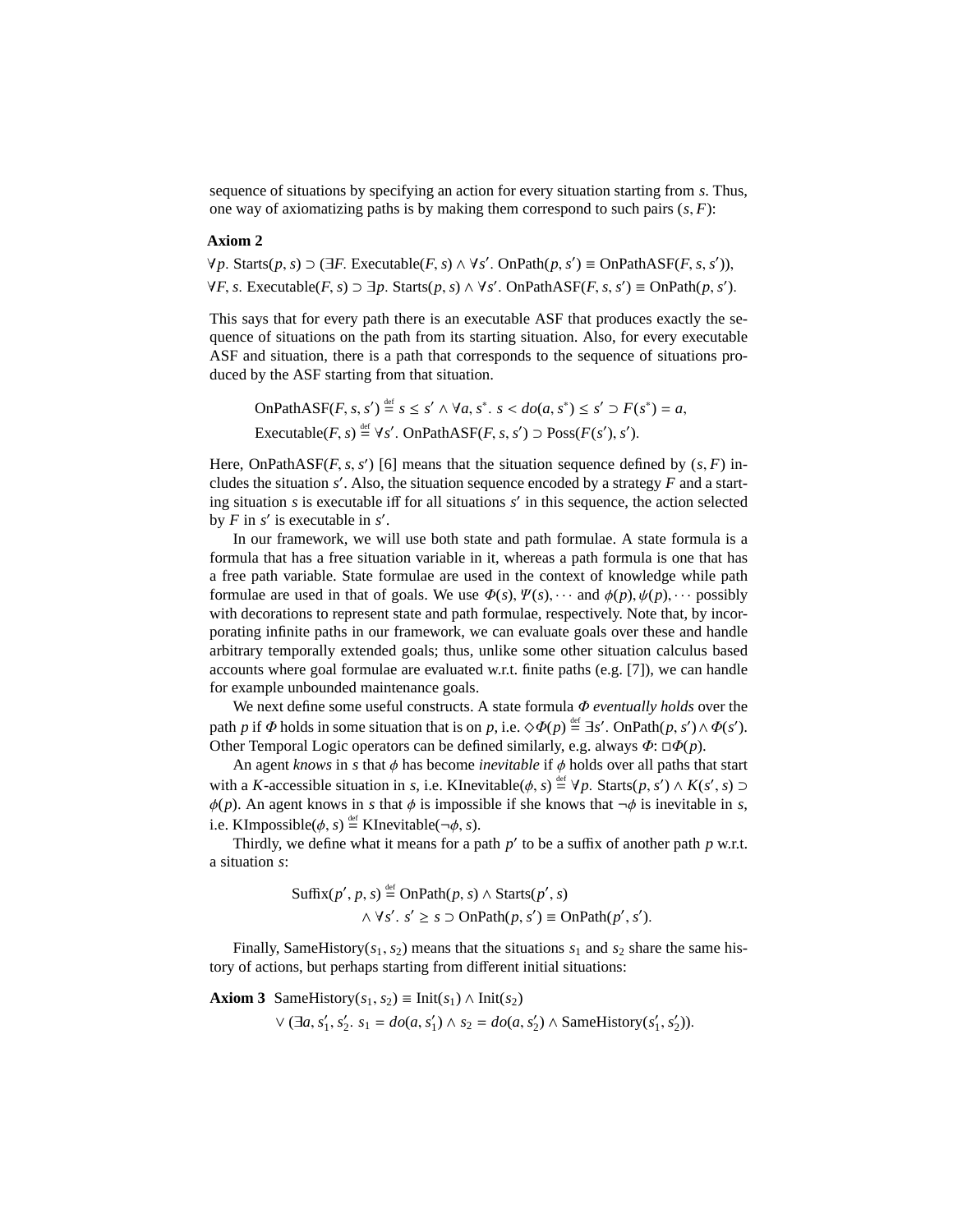# **4 Prioritized Goals**

Most work on formalizing goals only deals with static goal semantics and not their dynamics. There are two main categories of motivational attitudes, namely goal [1, 17] (AKA choice [2], wish [10] or preference), and intention. While goals are sometimes allowed to be inconsistent [10], intentions are mostly required to be consistent. Another difference is that agents are committed to their intentions, but not necessarily to their goals [10]. Intention is sometimes primitive [17, 3] and sometimes a defined concept, specified in terms of goals  $[1, 2, 4]$ . In this section, we formalize goals or desires with different priorities, which we call *prioritized goals* (p-goals, henceforth). These p-goals are not required to be mutually consistent and need not be actively pursued by the agent. Using this, we define the consistent set of *chosen goals* or intentions (c-goals, henceforth) that the agent is committed to. In the next section, we formalize goal dynamics by providing a SSA for p-goals. The agent's c-goals are automatically updated when her p-goals change. We deal with subgoals and their dynamics in Section 6.

Not all of the agent's goals are equally important to her. Thus, it is useful to support a priority ordering over goals. This information can be used to decide which of the agent's c-goals should no longer be actively pursued in case they become mutually inconsistent. Following [6], we specify each p-goal by its own accessibility relation/fluent *G*. A path *p* is *G*-accessible at priority level *n* in situation *s* (denoted by  $G(p, n, s)$ ) if all the goals of the agent at level  $n$  are satisfied over this path and if it starts with a situation that has the same history (in terms of the actions performed so far) as *s*. The latter requirement ensures that the agent's p-goal-accessible paths reflect the actions that have been performed so far. A smaller *n* represents higher priority, and the highest priority level is 0. Thus in this framework, we assume that the set of p-goals are totally ordered according to priority. We say that an agent has the p-goal that  $\phi$  at level *n* in situation *s* iff  $\phi$  holds over all paths that are *G*-accessible at *n* in *s*:

$$
\text{PGoal}(\phi, n, s) \stackrel{\text{def}}{=} \forall p. \ G(p, n, s) \supset \phi(p).
$$

To be able to refer to all the p-goals of the agent at some given priority level, we also define *only p-goals*.

$$
\text{OPGoal}(\phi, n, s) \stackrel{\text{def}}{=} \text{PGoal}(\phi, n, s)
$$
\n
$$
\land \forall p, s'. \text{Starts}(p, s') \land \text{SameHist}(s', s) \land \phi(p) \supset G(p, n, s).
$$

An agent has the *only p-goal* that  $\phi$  at level *n* in situation *s* iff  $\phi$  is a p-goal at *n* in *s*, and any path over which  $\phi$  holds and that starts with a situation that has the same action history as in *s* is *G*-accessible at *n* in *s*.

A domain theory for our framework *D* includes the axioms of a theory *Dbasic* as in the previous section, the axiomatization of paths i.e. axioms 1-3, domain dependent initial goal axioms (see below), the domain independent axioms 4-7 and the definitions that appear in this section and the next. The modeler must provide initial goal axioms of the following form:

**INITIAL GOAL AXIOMS** (a)  $\text{Init}(s) \supset ((G(p, 0, s) \equiv \text{Starts}(p, s') \land \text{Init}(s') \land \phi_0(p))$  $\land$  (*G*(*p*, 1, *s*) ≡ Starts(*p*, *s'*)  $\land$  Init(*s'*)  $\land$   $\phi_1(p)$ )  $\land \cdots$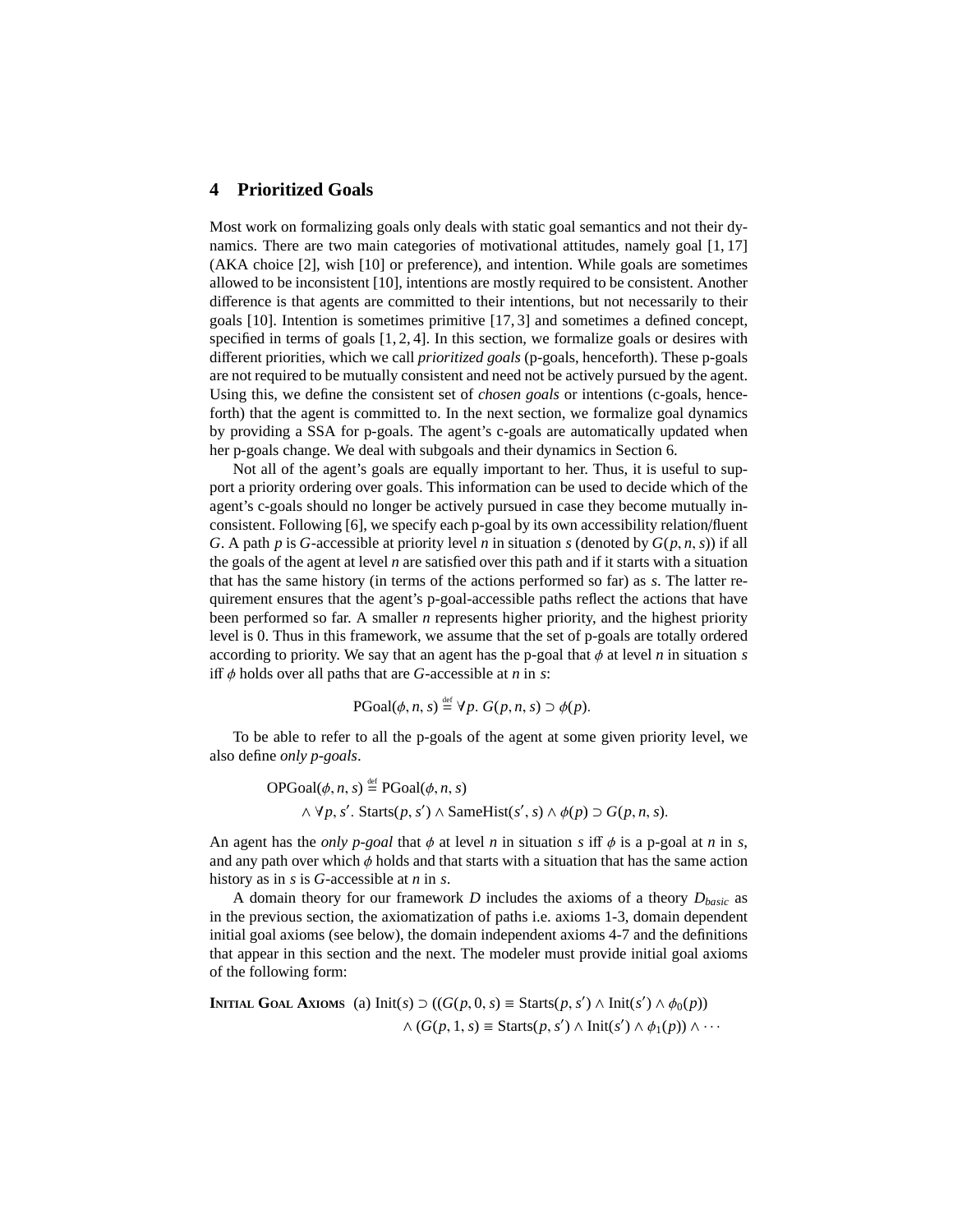$∧$  (*G*(*p*, *k* − 1, *s*) ≡ Starts(*p*, *s*<sup>'</sup>) ∧ Init(*s*<sup>'</sup>) ∧  $\phi_{k-1}(p)$ )), (b)  $\forall n, p, s$ . Init(*s*) ∧ *n* ≥ *k* ⊃ (*G*(*p*, *n*, *s*) ≡ Starts(*p*, *s'*) ∧ Init(*s'*)), (c) Init(*s*) ⊃ *NPGoals*(*s*) = *k*.

The p-goals  $\phi_0, \phi_1, \dots, \phi_{k-1}$  (from highest to lowest priority) of the agent in the initial situations are specified by the Initial Goal Axiom (a); each of them defines a set of initial goal paths for a given priority level, and must be consistent. We assume that the agent has a finite number *k* of initial p-goals. For  $n \geq k$ , we make  $G(p, n, s)$  true for every path *p* that starts with an initial situation in (b). Thus at levels  $n \geq k$ , the agent has the trivial p-goal that she be in an initial situation. We also have a distinguished functional fluent *NPGoals*(*s*) that represents the number of prioritized goals that the agent has (i.e. the location of the first empty slot after the last p-goal). Initially *NPGoals* is set to *k* in (c). Later, we will specify the dynamics of p-goals by giving SSAs for *G* and *NPGoals*.

We use the following as a running example. We have an agent who initially has the following three p-goals:  $\phi_0 = \Box \text{BeRich}, \phi_1 = \Diamond \text{GetPhD}, \text{ and } \phi_2 = \Box \text{BeHappy}$  at level 0, 1, and 2, respectively (see second column of Table 1). Assume that while all

| G-Level                                                  | $S_0$ , $S'_1$    | S.                                    | $S_{2}$                                                          | ۶ د               |
|----------------------------------------------------------|-------------------|---------------------------------------|------------------------------------------------------------------|-------------------|
| 4                                                        | <b>TRUE</b>       | <b>TRUE</b>                           | $\Box$ BeRich $\land$ $\Box$ WorkHard $\land$ $\Box$ BeEnergetic | <b>TRUE</b>       |
| 3                                                        | <b>TRUE</b>       | $\Box$ BeRich $\land$ $\Box$ WorkHard | $\Box$ BeRich $\land$ $\Box$ WorkHard                            | <b>TRUE</b>       |
|                                                          | $\Box$ BeHappy    | $\Box$ BeHappy                        | $\Box$ BeHappy                                                   | $\Box$ BeHappy    |
|                                                          | $\Diamond$ GetPhD | $\Diamond$ GetPhD                     | $\Diamond$ GetPhD                                                | $\Diamond$ GetPhD |
| $\theta$                                                 | $\Box$ BeRich     | $\Box$ BeRich                         | $\Box$ BeRich                                                    | $\Box$ BeRich     |
| Table 1. Example of an Agent's PGoals and their Dynamics |                   |                                       |                                                                  |                   |

of her p-goals are individually achievable initially, her p-goal  $\Diamond$ GetPhD is inconsistent with her highest priority p-goal  $\Box$ BeRich as well as with her p-goal  $\Box$ BeHappy, while the latter are consistent with each other. It is straightforward to specify a domain action theory such that it entails this. Also assume that, after the action *goBankrupt* happens in  $S_0$ , the p-goal  $\Box$ BeRich becomes impossible. Thus in our example, we have OPGoal $(\phi_i(p) \land \text{Starts}(p, s) \land \text{Init}(s), i, S_0)$ , for  $i = 0, 1, 2$ . Also, for any  $n \geq 3$ , we have OPGoal(Starts( $p$ ,  $s$ ) ∧ Init( $s$ ),  $n$ ,  $S$ <sub>0</sub>).

Using p-goals, we next define c-goals. While p-goals or desires are allowed to be known to be impossible to achieve, an agent's c-goals or intentions must be realistic. Not all of the *G*-accessible paths are realistic in the sense that they start with a knowledge accessible situation. To filter these out, we define *realistic* p-goal accessible paths:

$$
G_R(p, n, s) \stackrel{\text{def}}{=} G(p, n, s) \wedge \text{Starts}(p, s') \wedge K(s', s),
$$

i.e., a path *p* is *GR*-accessible at level *n* in situation *s* if it is *G*-accessible at *n* in *s*, and if *p* starts with a situation that is *K*-accessible in *s*. Thus *G<sup>R</sup>* prunes out the paths from *G* that are known to be impossible. We will define c-goals in terms of realistic p-goals, so this ensures that agents' c-goals are realistic.

The idea of how we compute c-goal-accessible paths is as follows: the set of *GR*accessibility relations represents a set of prioritized temporal propositions that are can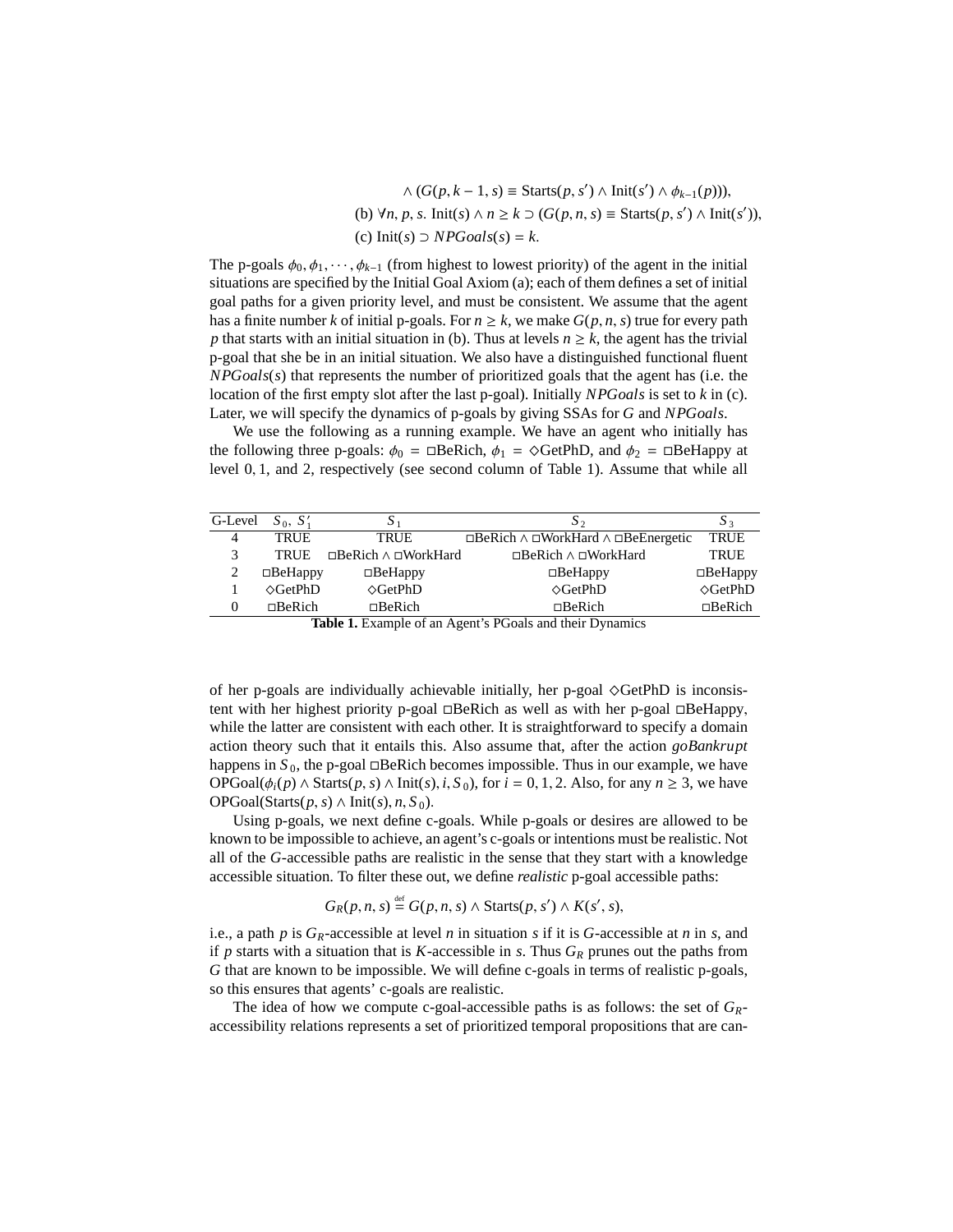didates for the agent's c-goals. Given  $G_R$ , in each situation we want to compute the agent's c-goals such that it is the *maximal consistent* set of higher priority realistic pgoals. We do this iteratively starting with the set of all possible paths (i.e. paths that starts with a *K*-accessible situation). At each iteration we compute the intersection of this set with the next highest priority set of  $G_R$ -accessible paths. If the intersection is not empty, we thus obtain a new chosen set of paths at level *i*. We call a p-goal chosen by this process an *active* p-goal. If on the other hand, the intersection is empty, then it must be the case that the p-goal represented by this level is either in conflict with another active higher priority p-goal/a combination of two or more active higher priority p-goals, or known to be impossible. In that case, that p-goal is ignored (i.e. marked as inactive), and the chosen set of paths at level *i* is the same as at level  $i - 1$ . We repeat this until we reach  $i = NPGoals$ . Axiom 4 computes this intersection:<sup>4</sup>

**Axiom 4** 
$$
G_{\cap}(p, n, s) \equiv \textbf{if } (n = 0) \textbf{ then } \text{Starts}(p, s') \wedge K(s', s)
$$
  
\n**else if**  $\exists p'. (G_R(p', n - 1, s) \wedge G_{\cap}(p', n - 1, s))$   
\n**then**  $(G_R(p, n - 1, s) \wedge G_{\cap}(p, n - 1, s))$   
\n**else**  $G_{\cap}(p, n - 1, s)$ .

C-goal accessible paths are the result of this intersection after all priority levels have been considered:

$$
G_C(p, s) \stackrel{\text{def}}{=} G_{\cap}(p, \textit{NPGoals}(s), s).
$$

We define an agent's c-goals in terms of the  $G_C$ -accessible paths:

$$
CGoal(\phi, s) \stackrel{\text{def}}{=} \forall p. G_C(p, s) \supset \phi(p),
$$

i.e., the agent has the c-goal that  $\phi$  if  $\phi$  holds over all of her  $G_C$ -accessible paths. We also define what it means for an agent to have a c-goal at some level *n*:

$$
CGoal(\phi, n, s) \stackrel{\text{def}}{=} \forall p. G_{\cap}(p, n+1, s) \supset \phi(p),
$$

i.e. an agent has the c-goal at level *n* that  $\phi$  if  $\phi$  holds over all paths that are in the prioritized intersection of the set of *GR*-accessible paths up to level *n*.

In our example, the agent's p-goals are  $\Box$ BeRich,  $\Diamond$ GetPhD, and  $\Box$ BeHappy in order of priority. The  $G_0$ -accessible paths at level 1 in  $S_0$  are the ones that start with a  $K$ accessible situation and where  $□$ BeRich holds. The  $G_∩$ -accessible paths at level 2 in  $S_0$  are the same as at level 1, since there are no *K*-accessible paths over which both ^GetPhD and BeRich hold. Finally, the *G*∩-accessible paths at level 3 in *S* <sup>0</sup> and hence the *GC*-accessible paths are those that start with a *K*-accessible situation and over which BeRich ∧ BeHappy holds. Also, it can be shown that initially our example agent has the c-goals that  $\Box$ BeRich and  $\Box$ BeHappy, but not  $\Diamond$ GetPhD.

Note that by our definition of c-goals, the agent can have a c-goal that  $\phi$  in situation *s* for various reasons: 1)  $\phi$  is known to be inevitable in *s*; 2)  $\phi$  is an active p-goal at some level *n* in *s*; 3)  $\phi$  is a consequence of two or more active p-goals at different levels in *s*. To be able to refer to c-goals for which the agent has a primitive motivation, i.e. cgoals that result from a single active p-goal at some priority level *n*, in contrast to those

<sup>&</sup>lt;sup>4</sup> **if** $\phi$  **then**  $\delta_1$  **else**  $\delta_2$  is an abbreviation for ( $\phi \supset \delta_1$ ) ∧ ( $\neg \phi \supset \delta_2$ ).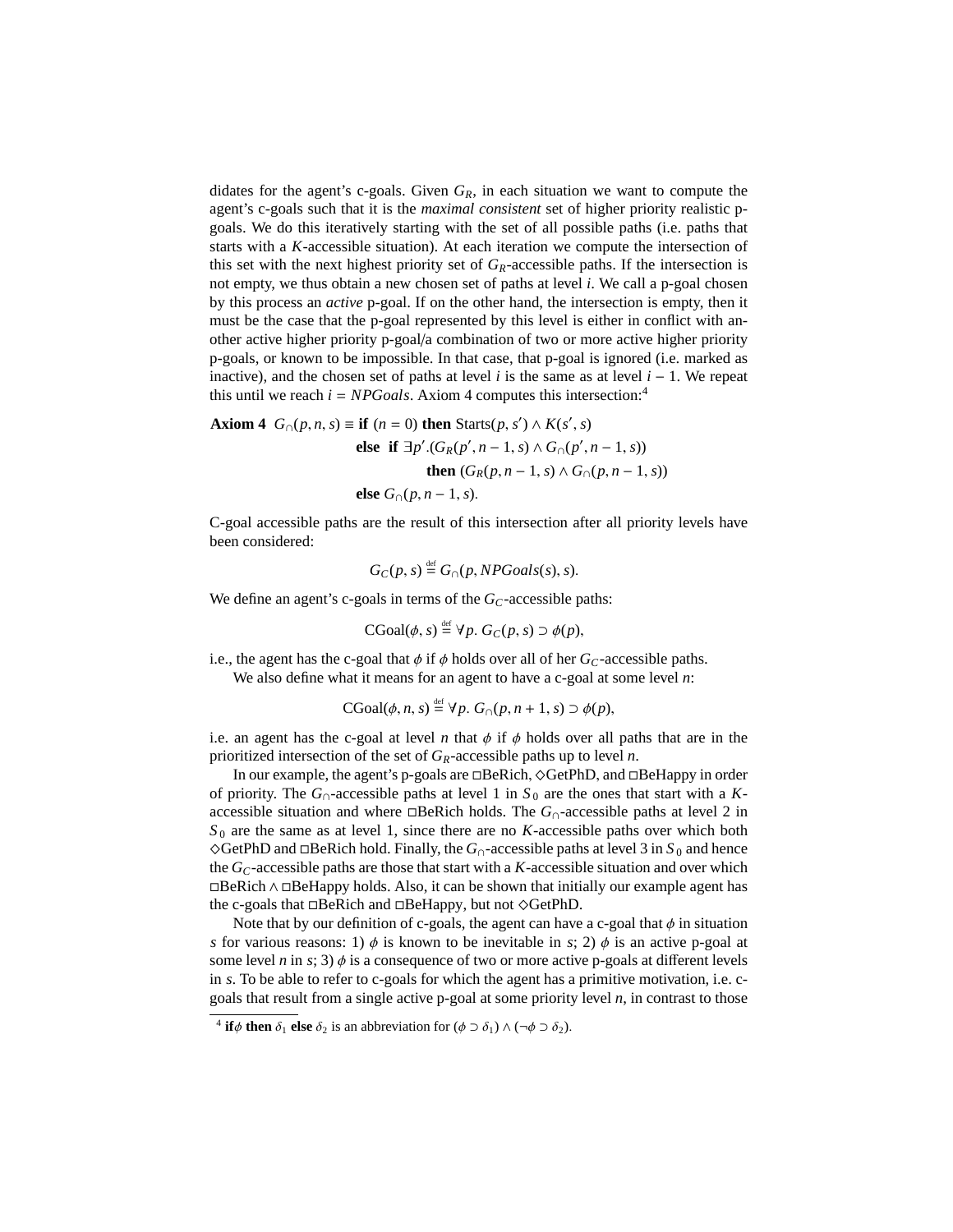that hold as a consequence of two or more active p-goals at different priority levels, we define *primary* c-goals:

 $\text{PrimCGoal}(\phi, s) \stackrel{\text{def}}{=} \exists n. \ \text{PGoal}(\phi, n, s) \land \exists p. \ G_C(p, s) \land G(p, n, s).$ 

That is, an agent has the primary c-goal that  $\phi$  in situation *s*, if  $\phi$  is a p-goal at some level *n* in *s*, and if there is a *GC*-accessible path *p* in *s* that is also *G*-accessible at *n* in *s*. Thus if an agent has a primary c-goal that  $\phi$ , then she also has the c-goal that  $\phi$ , but not necessarily vice-versa. It can be shown that initially our example agent has the primary c-goals that  $\Box$ BeRich and  $\Box$ BeHappy, but not their conjunction.

# **5 Goal Dynamics**

An agent's goals change when her knowledge changes as a result of the occurrence of an action (including exogenous events), or when she adopts or drops a goal. We formalize this by specifying how p-goals change. C-goals are then calculated using (realistic) pgoals in every new situation as explained above.

We introduce two actions for adopting and dropping a p-goal,  $\frac{adopt(\phi)}{adopt(\phi)}$  and  $\frac{drop(\phi)}{adopt(\phi)}$ . and a third for adopting a subgoal  $\psi$  w.r.t. a supergoal  $\phi$ ,  $\alpha$ *dopt*( $\psi$ ,  $\phi$ ). The action precondition axioms for these are as follows:

**Axiom 5** Poss( $adopt(\phi)$ ,  $s$ )  $\equiv \neg \exists n$ . PGoal( $\phi$ , *n*, *s*),

 $Poss(adopt(\psi, \phi), s) \equiv \neg \exists n. PGoal(\psi, n, s) \land \exists n'. PGoal(\phi, n', s),$  $Poss(drop(\phi), s) \equiv \exists n. \text{ PGoal}(\phi, n, s).$ 

That is, an agent can adopt the p-goal that  $\phi$ , if she does not already have  $\phi$  as her p-goal at some level. An agent can adopt a subgoal  $\psi$  w.r.t. the parent goal that  $\phi$  if she does not already have the p-goal that  $\psi$  at some level, and if at some level she currently has the parent goal that  $\phi$ . The  $drop(\phi)$  action is possible in *s* if  $\phi$  is a p-goal at some level *n* in *s*.

In the following, we specify the dynamics of p-goals by giving the SSA for *G* and then discuss each case one at a time:

**Axiom 6 (SSA for G)**  $G(p, n, do(a, s)) \equiv$ 

 $\forall \phi, \psi \in (a \neq adopt(\phi) \land a \neq adopt(\psi, \phi) \land a \neq drop(\phi) \land Progressed(p, n, a, s))$ 

 $∨$  ∃*ϕ*. (*a* = *adopt*( $ϕ$ ) ∧ Adopted(*p*, *n*, *a*, *s*,  $ϕ$ ))

 $∨$  ∃ $φ$ ,  $ψ$ . (*a* = *adopt*( $ψ$ ,  $φ$ ) ∧ SubGoalAdopted( $p$ , *n*, *a*, *s*,  $ψ$ ,  $φ$ )

 $∨$  ∃ $ϕ$ . (*a* = *drop*( $ϕ$ ) ∧ Dropped(*p*, *n*, *a*, *s*,  $ϕ$ )).

The overall idea of the SSA for *G* is as follows. First of all, to handle the occurrence of a non-adopt/drop (i.e. regular) action *a*, we progress all *G*-accessible paths to reflect the fact that this action has just happened; this is done using the Progressed( $p, n, a, s$ ) construct, which replaces each *G*-accessible path  $p'$  with starting situation  $s'$ , by its suffix p provided that it starts with  $do(a, s')$ :

Progressed(*p*, *n*, *a*, *s*)  $\stackrel{\text{def}}{=} \exists p'. G(p', n, s) \land \text{Starts}(p', s') \land \text{Suffix}(p, p', do(a, s')).$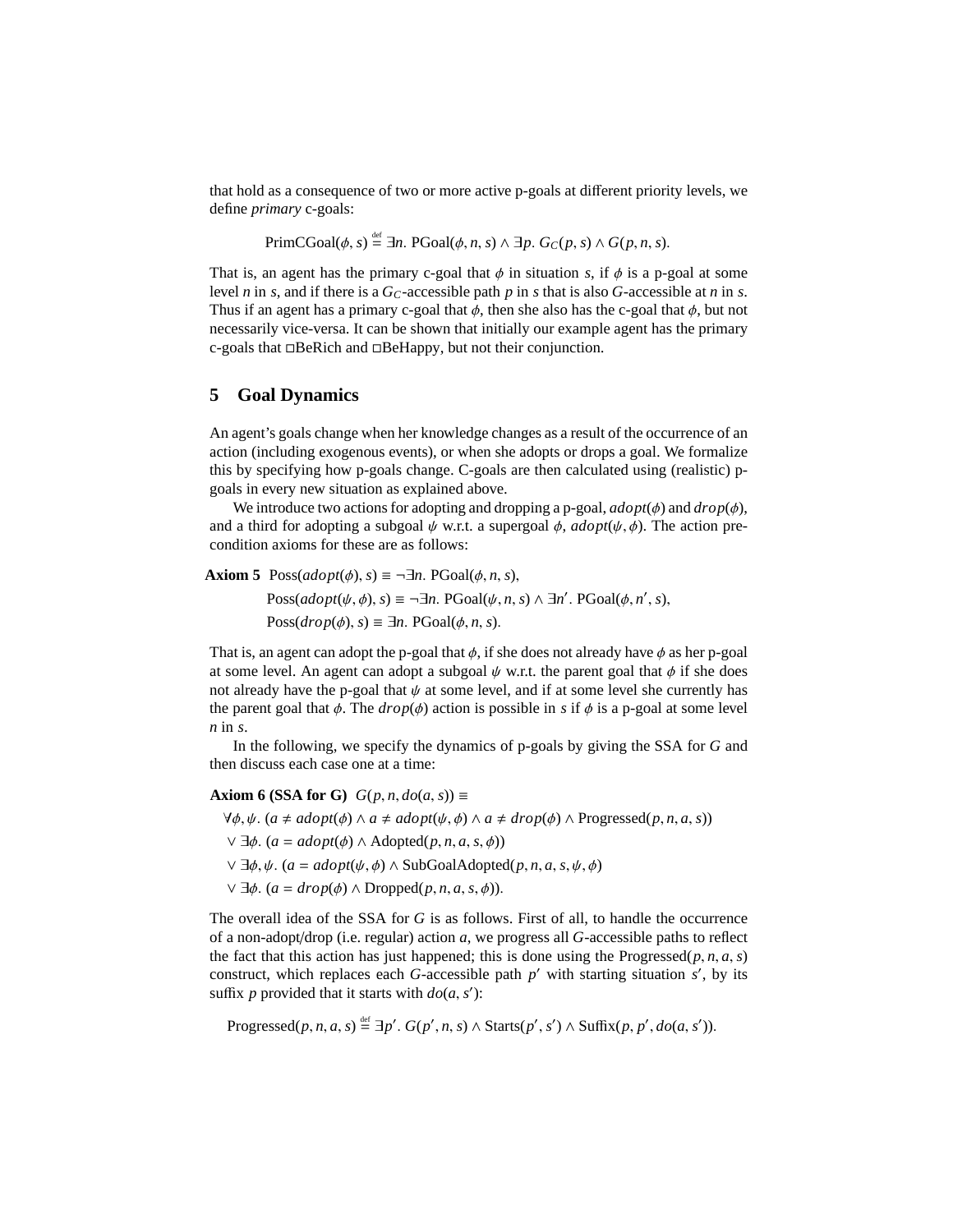Any path over which the next action performed is not *a* is eliminated from the respective *G* accessibility level.

Secondly, to handle adoption of a p-goal  $\phi$ , we add a new proposition containing the p-goal to the agent's goal hierarchy. We assume that the newly adopted p-goal  $\phi$  has the lowest priority. Thus in addition to progressing the *G*-accessible paths at all levels as above, we eliminate the paths over which  $\phi$  does not hold from the *NPGoals*(*s*)-th *G*-accessibility level, and the agent acquires the p-goal that  $\phi$  at level *NPGoals*(*s*).

Adopted( $p, n, a, s, \phi$ )  $\stackrel{\text{def}}{=}$  **if** ( $n = NPGoal(s)$ ) **then** (Progressed( $p, n, a, s$ )  $\land \phi(p)$ ) **else** Progressed $(p, n, a, s)$ .

The third case of subgoal adoption is discussed in the next section.

Finally, to handle dropping of a p-goal  $\phi$ , we replace the propositions that imply the dropped goal in the agent's goal hierarchy by the "trivial" proposition that the history of actions in the current situation has occurred. Thus in addition to progressing all *G*accessible paths as above, we add back all paths that share the same history with  $d\rho(a, s)$ to the existing *G*-accessibility levels where the agent has the p-goal that  $\phi$ , and thus these *G*-accessibility levels now amounts to the "trivial" p-goal that CorrectHist(*s*, *path*).<sup>5</sup>

Dropped( $p, n, a, s, \phi$ )  $\stackrel{\text{def}}{=}$  **if** PGoal( $\phi, n, s$ ) **then** Starts( $p, s'$ )  $\land$  SameHistory( $s'$ ,  $do(a, s)$ ) **else** Progressed $(p, n, a, s)$ .

The SSA for *NPGoals*(*s*) is as follows:

**Axiom 7 (SSA for NPGoals)**  $NPGoals(do(a, s)) = k \equiv$ 

 $a \neq adopt(\phi) \land a \neq adopt(\psi, \phi) \land NPGoal(s) = k \lor$  $a = adopt(\phi) \land NPGoal(s) + 1 = k \lor$  $a = adopt(\psi, \phi) \land AdjustSubGoalAdopt(\phi, s) = k.$ 

That is, when the agent adopts a p-goal, her current *NPGoals* is incremented by one. We discuss the adjustment of *NPGoals* required for subgoal adoption in the next section. Finally, *NPGoals* is not affected by any other action.

Returning to our example, recall that our agent has the c-goals/active p-goals in  $S_0$ that  $\Box$ BeRich and  $\Box$ BeHappy, but not  $\Diamond$ GetPhD, since the latter is inconsistent with her higher priority p-goal  $\Box$ BeRich. On the other hand, in  $S'_1 = \text{do}(\text{goBankrupt}, S_0)$ , the agent has the c-goal that  $\Diamond$ GetPhD, but not  $\Box$ BeRich nor  $\Box$ BeHappy;  $\Box$ BeRich is excluded from the set of c-goals since it has become impossible to achieve (i.e. unrealistic). Also, since her higher priority p-goal  $\Diamond$ GetPhD is inconsistent with her p-goal  $\Box$ BeHappy, the agent will make  $\Box$ BeHappy inactive.

Note that, while it might be reasonable to drop a p-goal (e.g.  $\Diamond \text{GetPhD}$ ) that is in conflict with another higher priority active p-goal (e.g.  $\Box$ BeRich), in our framework we keep such p-goals around. The reason for this is that although  $\Box$ BeRich is currently inconsistent with  $\Diamond$ GetPhD, the agent might later learn that  $\Box$ BeRich has become impossible to bring about (e.g. after *goBankrupt* occurs), and then might want to pursue

<sup>&</sup>lt;sup>5</sup> CorrectHist(*s*, *path*) is defined as Starts(*path*, *s'*) ∧ SameHistory(*s'*, *s*); here *path* is a placeholder that stands for a path and *s* represents the current situation.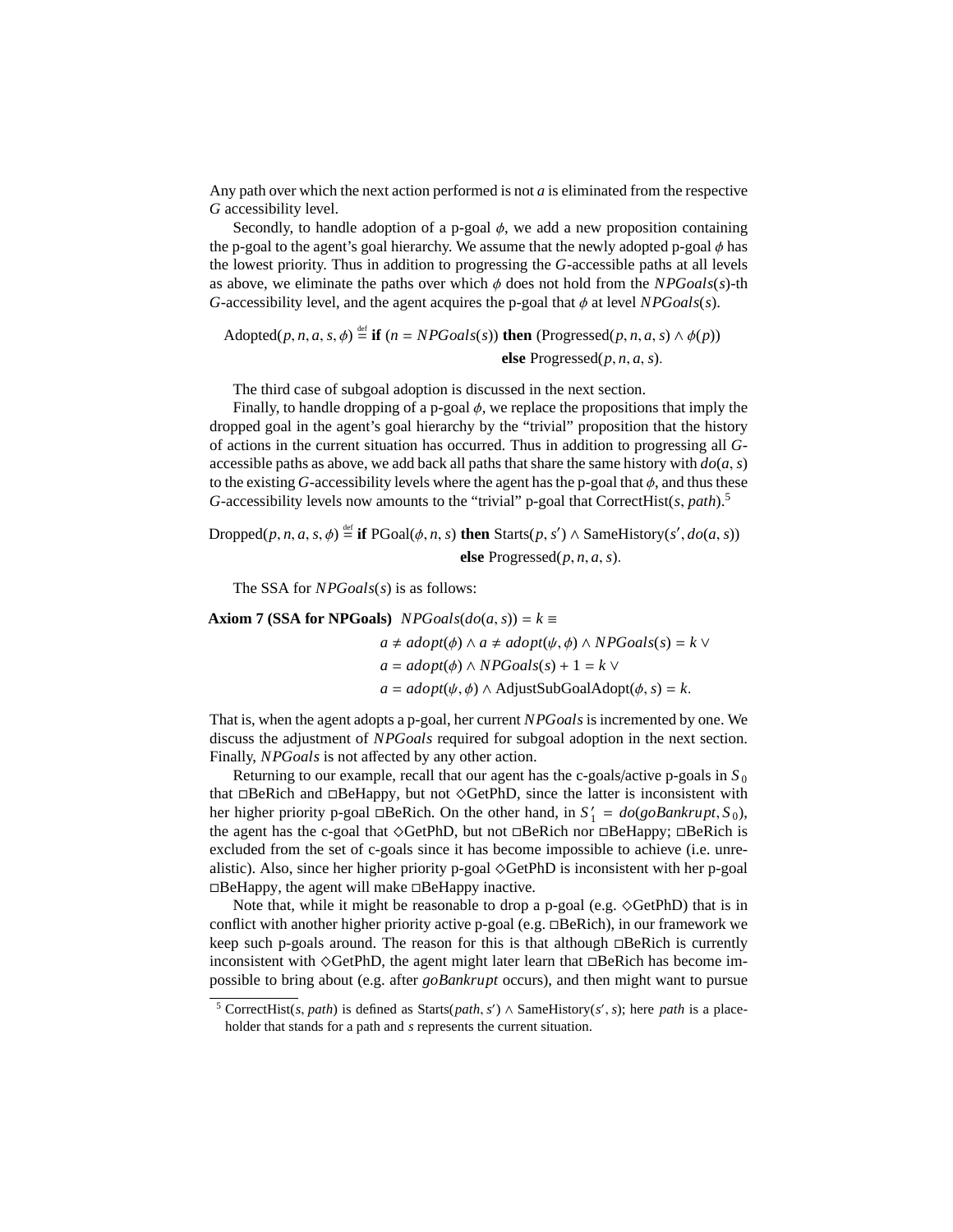$\Diamond$ GetPhD. Thus, it is useful to keep these inactive p-goals since this allows the agent to maximize her utility (that of her chosen goals) by taking advantage of such opportunities. As mentioned earlier, c-goals are our analogue to intentions. Recall that Bratman's model of intentions limits the agent's practical reasoning – agents do not always optimize their utility and don't always reconsider all available options in order to allocate their reasoning effort wisely. In contrast to this, our c-goals are defined in terms of the p-goals, and at every step, we ensure that the agent's c-goals maximizes her utility so that it is the set of highest priority goals that is consistent given the agent's knowledge. Thus, our notion of c-goals is not as persistent as Bratman's notion of intention [10]. For instance as mentioned above, after the action  $\alpha \beta$  *goBankrupt* happens in  $S_0$ , the agent will lose the c-goal that  $\Box$ BeHappy, although she did not drop it and it did not become impossible or achieved. In this sense, our model is that of an idealized agent. There is a tradeoff between optimizing the agent's chosen set of prioritized goals and being committed to chosen goals. In our framework, chosen goals behave like intentions with an automatic filter-override mechanism [10] that forces the agent to drop her chosen goals when opportunities to commit to other higher priority goals arise. In the future, it would be interesting to develop a logical model that captures the pragmatics of intention reconsideration by supporting control over it.

We now show that our formalization of prioritized goals has some desirable properties. Some of these (e.g. Proposition 3a) are analogues of the AGM postulates; others (e.g. adopting logically equivalent goals has the same result, etc.) were left out for space reasons. First we show that c-goals are consistent:

#### **Proposition 1 (Consistency)**  $D \models \forall s$ .  $\neg$ CGoal(False, *s*).

Thus, the agent cannot have both  $\phi$  and  $\neg \phi$  c-goals in a situation *s* and there is a path that is  $G_C$ -accessible in *s*. Even if all of the agent's p-goals become known to be impossible, the set of  $G_C$ -accessible paths will be precisely the ones that starts with a  $K$ -accessible situation, and thus the agent will only choose the propositions that are known to be inevitable.

We also have the property of realism [1], i.e. if an agent knows that something has become inevitable, then she has this as a c-goal:

#### **Proposition 2 (Realism)**  $D \models$  KInevitable( $\phi$ , *s*)  $\supset$  CGoal( $\phi$ , *s*).

Note that this is not necessarily true for p-goals and primary c-goals – an agent may know that something has become inevitable and not have it as her p-goal/primary cgoal, which is intuitive. In fact, this is the reason why we define p-goals in terms of *G*-accessible paths rather than *GR*. A consequence of Proposition 1 and 2 is that an agent does not have a c-goal that is known to be impossible, i.e.  $D \models CGoal(\phi, s) \supset$  $\neg$ KImpossible( $\phi$ , *s*).

We next discuss some properties of the framework w.r.t. goal change. Proposition 3 says that (a) an agent acquires the p-goal at some level *n* that  $\phi$  after she adopts it, and (b) an agent acquires the primary c-goal (and c-goal) that  $\phi$  after she adopts it in *s*, provided that she does not have the c-goal that  $\neg \phi$  in *s*.

**Proposition 3 (Adoption)** (a)  $D \models \exists n$ . PGoal( $\phi, n$ ,  $do(adopt(\phi), s)$ ),

(b)  $D \models \neg CGoal(\neg \phi, s) \supset \text{Prim}CGoal(\phi, do(adopt(\phi), s)).$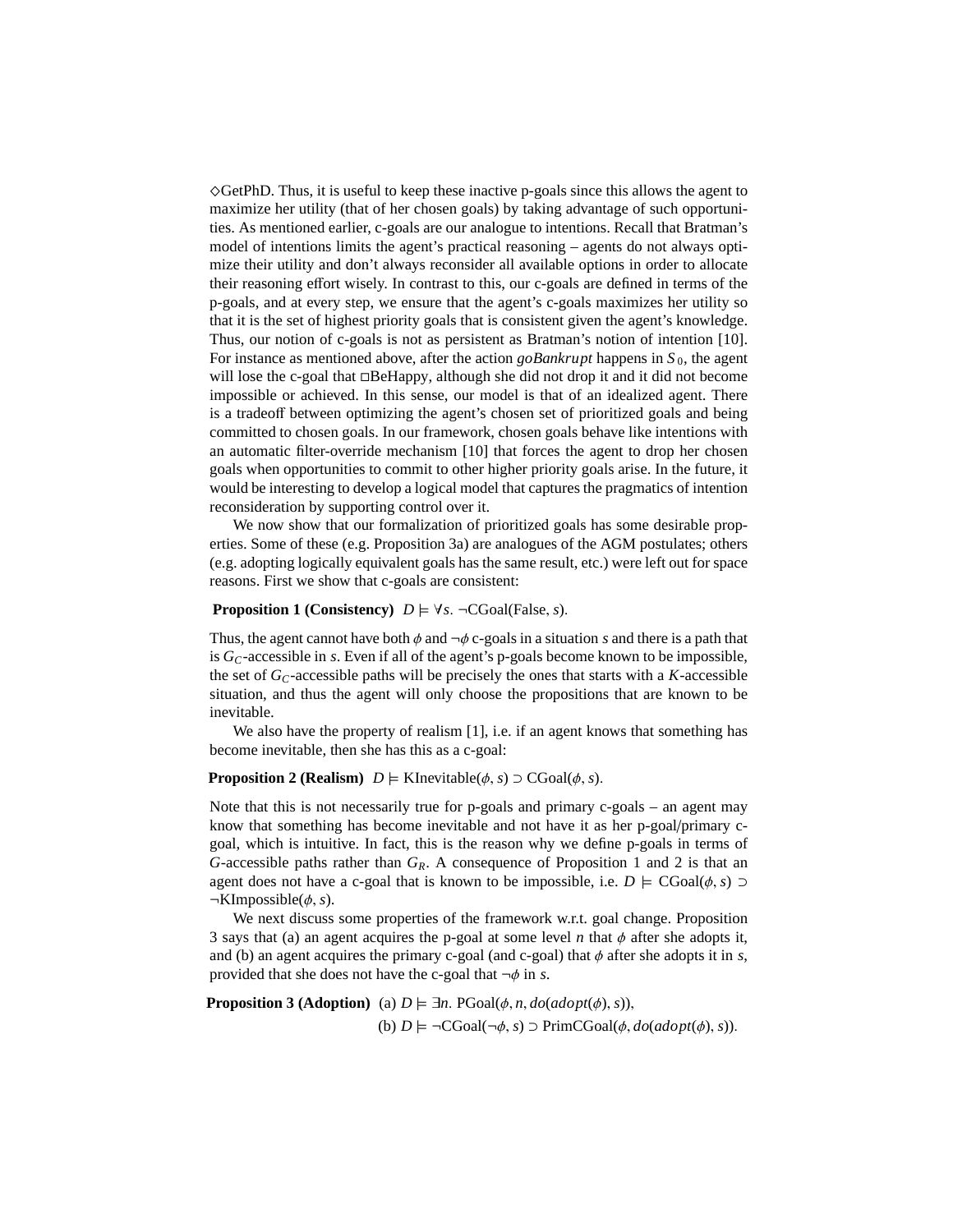We can also show that after dropping the p-goal that  $\phi$  in *s*, an agent does not have the p-goal (and thus the primary c-goal) that  $\phi$ .

#### **Proposition 4 (Drop)**  $D \models \neg \exists n$ . PGoal $(\phi, n, do(drop(\phi), s))$ .

Note that, this does not hold for CGoal, as  $\phi$  could still be a consequence of two or more of her remaining primary c-goals.

The next few properties concern the persistence of these motivational attitudes. In the following, we prove a persistence property for achievement p-goals:

#### **Proposition 5 (Persistence of Achievement PGoals)**

 $D \models \text{PGoal}(\Diamond \Phi, n, s) \land \text{Know}(\neg \Phi(now), s) \land \forall \psi. a \neq drop(\psi) \supset \text{PGoal}(\Diamond \Phi, n, do(a, s)).$ 

This says that if an agent has a p-goal that  $\Diamond \Phi$  in *s*, then she will retain this p-goal after some action *a* has been performed in *s*, provided that she knows that  $\Phi$  has not yet been achieved, and *a* is not the action of dropping a p-goal. Note that, we do not need to ensure that  $\Diamond \Phi$  is still known to be possible or consistent with higher priority active p-goals, since the SSA for *G* does not automatically drop such incompatible p-goals from the goal hierarchy.

For achievement chosen goals we have the following:

### **Proposition 6 (Persistence of Achievement Chosen Goals)**

*D*  $\models$  OPGoal( $\diamond \Phi \land$  CorrectHist(*s*), *n*, *s*) ∧ CGoal( $\diamond \Phi$ , *s*)  $\land$  Know(¬ $\Phi$ (*now*), *s*)  $\land$  ∀ $\psi$ . *a*  $\neq$  *drop*( $\psi$ )  $\land$  ¬CGoal(¬ $\diamond$  $\Phi$ , *n* − 1, *do*(*a*, *s*))  $\supset$  CGoal( $\diamond \Phi$ , *n*,  $do(a, s)$ ).

Thus, in situation *s*, if an agent has the only p-goal at level *n* that  $\Diamond \Phi$  and the correct history of actions in *s* has been performed, and if  $\Diamond \Phi$  is also a c-goal in *s* (and thus she has the primary c-goal that  $\Diamond \Phi$ ), then she will retain the c-goal that  $\Diamond \Phi$  at level *n* after some action *a* has been performed in *s*, provided that:

- $-$  she knows that  $\Phi$  has not yet been achieved,
- **–** that *a* is not the action of dropping a p-goal,
- and that at level *n* − 1 the agent does not have the c-goal that  $\neg \Diamond \Phi$ , i.e.  $\Diamond \Phi$  is consistent with higher priority c-goals.

Note that this property also follows if we replace the consequent with CGoal( $\Diamond \Phi$ ,  $do(a, s)$ ) or PrimCGoal( $\Diamond \Phi$ , *do*(*a*, *s*)), and thus it deals with the persistence of (primary) c-goals. Note however that, it does not hold if we replace the OPGoal in the antecedent with PGoal; the reason for this is that the agent might have a p-goal at level *n* in *s* that  $\phi$  and the c-goal in *s* that  $\phi$ , but not have  $\phi$  as a primary c-goal in *s*, e.g. *n* might be an inactive level because another p-goal at *n* has become impossible, and  $\phi$  could be a c-goal in *s* because it is a consequence of two other primary c-goals. Thus even if  $\neg \phi$  is not a c-goal after *a* has been performed in *s*, there is no guarantee that the level *n* will be active in  $do(a, s)$  or that all the active p-goals that contributed to  $\phi$  in *s* are still active.

We believe that the dropping of an unrelated p-goal will not affect persistence, and hence it should be possible to strengthen Proposition 5 and 6. Also, in the future we would like to generalize these two propositions to deal with arbitrary temporally extended goals.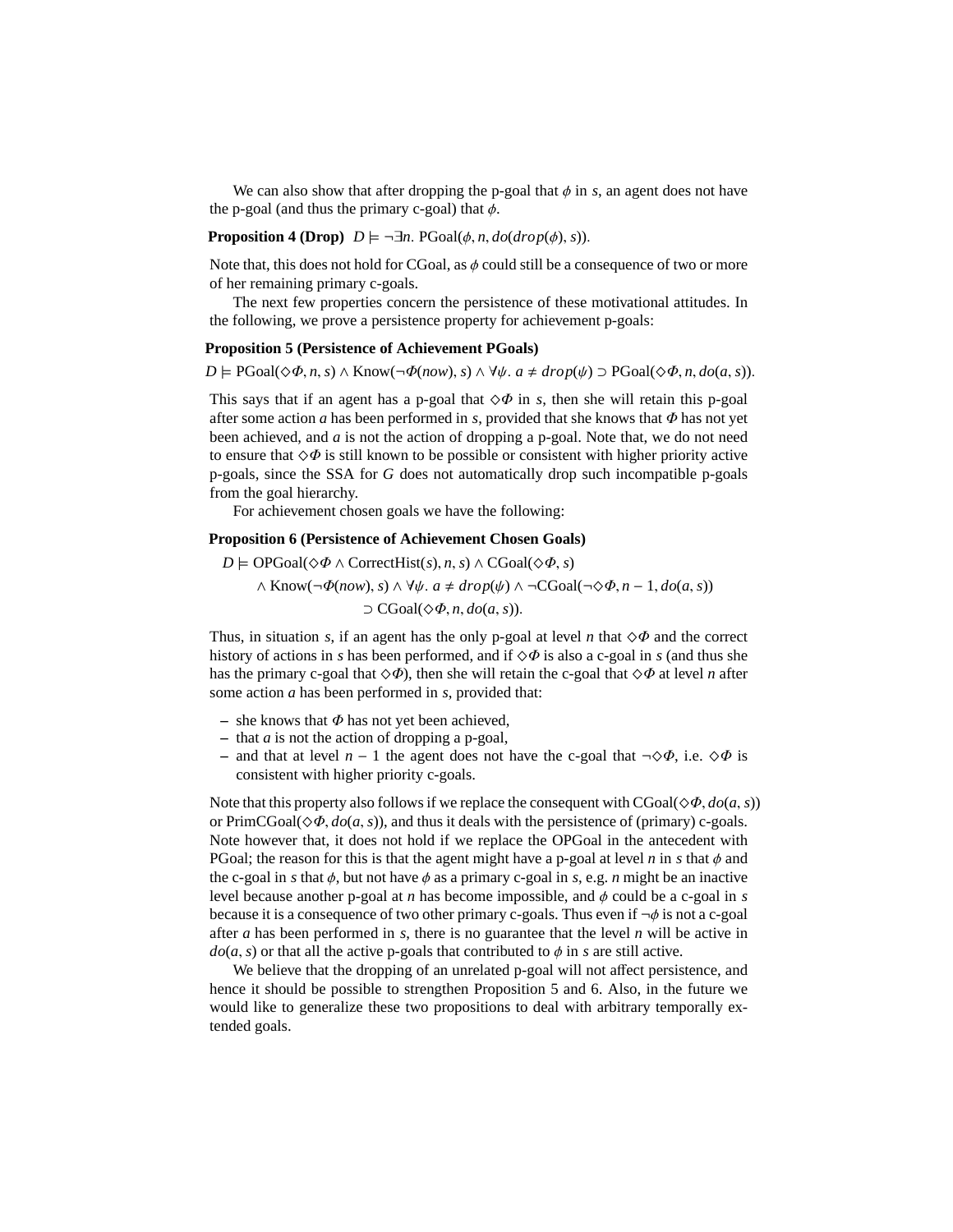### **6 Handling Subgoals**

In this section, we deal with the dynamics of subgoals. As mentioned earlier, a subgoal must be dropped when the parent goal is dropped or becomes impossible. When adopting a subgoal  $\psi$  with respect to a supergoal  $\phi$ , in addition to recording the newly adopted goal  $\psi$ , we need to model the fact that  $\psi$  is a subgoal of  $\phi$ . This information can later be used to drop the subgoal when the parent goal is dropped. One way of modeling this is to ensure that the adoption of a subgoal  $\psi$  w.r.t. a parent goal  $\phi$  adds new p-goals that contain *both this subgoal and this parent goal i.e.* ψ ∧ φ *at a lower priority than the parent goal* φ. This ensures that when the parent goal is dropped, the subgoal is also dropped. To see this, recall that to handle the dropping of a goal  $\phi$ , we drop the p-goals at all *G*-accessibility levels that imply  $\phi$ . Thus, if we drop the parent goal  $\phi$ , it will also drop all of its subgoals including ψ, since the *G*-accessibility levels where the parent goal  $\phi$  holds include the *G*-accessibility levels where the subgoal  $\psi$  holds. Note that, if there are more than one level where the supergoal  $\phi$  is a p-goal, then we copy all these levels, i.e. for each level *n* where  $\phi$  is a p-goal, we add a (lower priority) level to the goal hierarchy. As we will see, this ensures that the sub-subgoals and sub-sub-subgoals etc. are also properly dropped when the supergoal is dropped. Also, this means that dropping a subgoal does not necessarily drop the supergoal.

Before going over the formal details, let us mention some useful bookkeeping tools that we will use: Length(*l*) returns the number of elements in list *l*; Nth(*l*, *i*) returns the *i*-th element in list *l*, and -1 if  $i >$  Length(*l*); Sort(*l*) returns a sorted version of list *l*. The part of the SSA for *G* that handles subgoal adoption is defined as follows:

 $\text{SubGoalAdopted}(p, n, a, s, \psi, \phi) \stackrel{\text{def}}{=} (n < NPGoals(s) \land \text{Progressed}(p, n, a, s)) \lor$  $(NPGoals(s) \leq n \leq NPGoal(s) + Length(AddList(\phi, s))$ ∧ ∃*i*, *m*. (*n* = *NPGoals*(*s*) + *i* ∧ *m* = Nth(AddList(φ, *s*), *i*)  $\land$  Progressed(*p*, *m*, *a*, *s*)  $\land$   $\psi$ (*p*))) ∨  $(n \geq NPGoals(s) + Length(AddList(\phi, s)) \land Progressed(p, n, a, s)).$ 

That is, if the action involves the adoption of a subgoal  $\psi$  w.r.t. a supergoal  $\phi$ , we adjust *G* to incorporate (possibly several) new p-goals. We will discuss each case in turn. First, note that the existing p-goals are just carried over by progressing them; this is handled by the first disjunct.

Secondly, we adjust *G* starting at level *NPGoals*(*s*). We add a number of new levels that include the conjunction of the only p-goal and the subgoal at a lower priority for all the current only p-goals that imply the parent goal  $\phi$ . For example, say at level *i* we have an OPGoal that  $\phi_i$  and it implies the parent goal that  $\phi$ ; then we add at a lower priority the conjoined goal of the progressed version of  $\phi_i$  and the subgoal  $\psi$ . Our formalization of this uses the abbreviation AddList(φ, *s*) which is a sorted list of levels such that the parent goal is implied by the only p-goal at this level. AddList is defined as: AddList( $\phi$ ,  $s$ )  $\stackrel{\text{def}}{=}$  Sort([*n* | PGoal( $\phi$ , *n*, *s*)]). The length of this list indicates the number of lower priority goals that needs to be added. As discussed above, this ensures that the agent will drop the subgoal when the parent goal is dropped (but not necessarily vice-versa). Note that if this process adds two or more new p-goals to the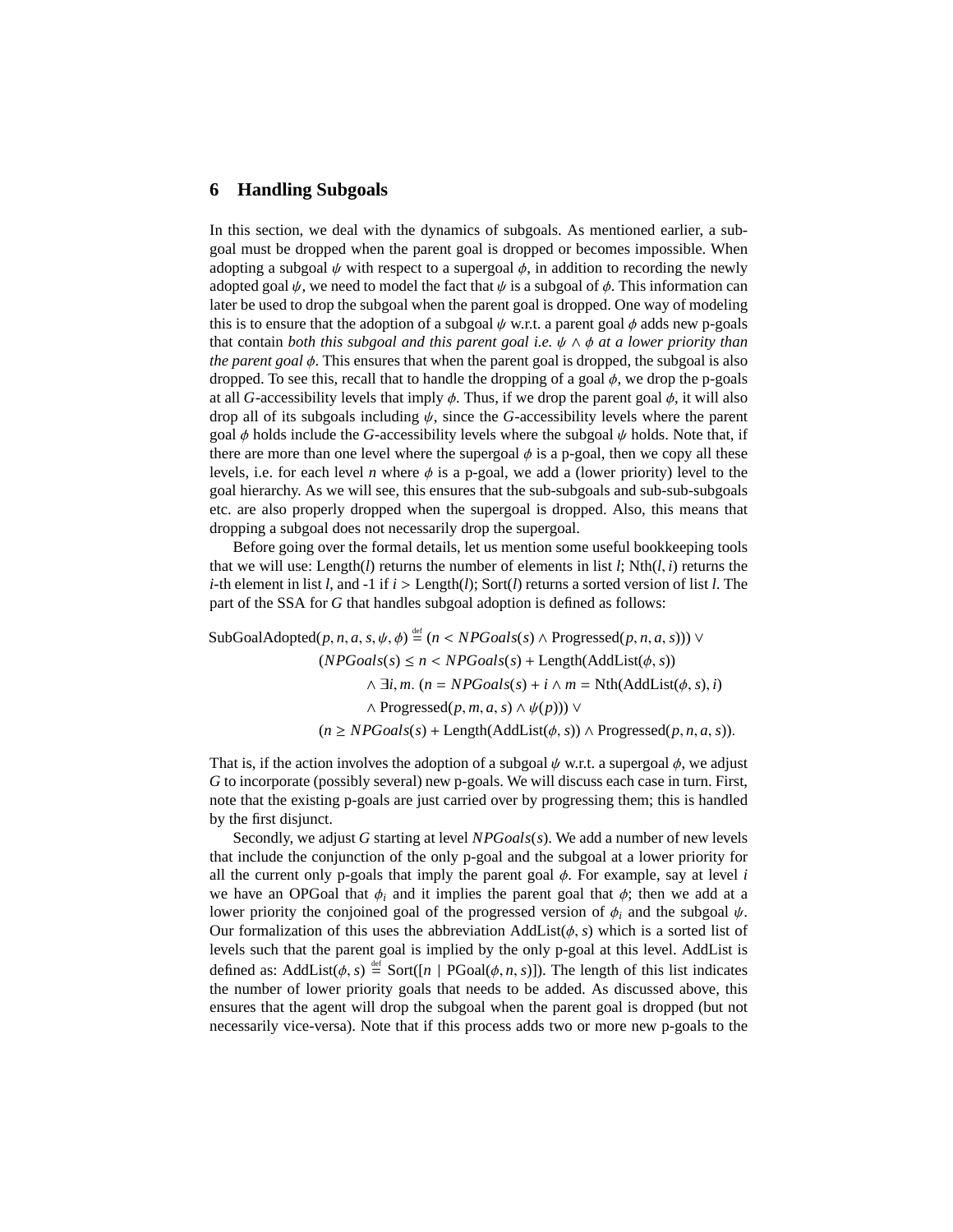agent's goal hierarchy, we maintain the original ordering; e.g. suppose that the agent adopted  $\psi$  w.r.t.  $\phi$ , that there are two *G*-accessibility levels *m* and *n* such that the agent has the only p-goal that  $\phi_m$  at *m* and  $\phi_n$  at *n*, that  $\phi_m$  implies  $\phi$  and  $\phi_n$  implies  $\phi$ , and that *n* > *m*. In that case, the SSA for *G* will add the p-goal  $\phi_m \land \phi$  at level *NPGoals*(*s*) and the p-goal  $\phi_n \wedge \phi$  at level *NPGoals*(*s*) + 1.

Finally, all the remaining levels involving trivially true goals are just carried over by progressing them.

The part of the SSA for *NPGoals* that handles subgoal adoption is defined as follows:

# AdjustSubGoalAdopt( $\phi$ , *s*)  $\stackrel{\text{def}}{=} NPGoals(s) + Length(AddList(\phi, s))$ .

That is, when the agent adopts a subgoal w.r.t. a parent goal, her current *NPGoals* is incremented by the number of new p-goals adopted in this process.

Let us go back to our example. Suppose that the agent knows that one way of always being rich is to always work hard, which in turns can be fulfilled by always being energetic. Assume that with this in mind, our agent adopts the subgoal that  $\square$ WorkHard w.r.t. the p-goal that  $\Box$ BeRich, and then adopts the sub-subgoal that  $\Box$ BeEnergetic w.r.t. the subgoal that  $\square$ WorkHard starting in  $S_0$ . Then the agent's goal hierarchy in  $S_1 = do(adopt(\Box WorkHard, \Box Bekich), S_0)$  should include the p-goal that  $\Box WorkHard$ and in  $S_2 = do (adopt(\Box BeEnergetic, \Box WorkHard), S_1)$  should also include the p-goal that  $\Box$ BeEnergetic. According to the SSA for *G*, our agent's goal hierarchy in  $S_1$  and in  $S_2$  will be as in Table 1.<sup>6</sup> In  $S_0$ , the supergoal  $\Box$ BeRich holds at level 0 and thus AddList( $\Box$ BeRich,  $S_0$ ) = [0]. Similarly in  $S_1$ , the supergoal  $\Box$ WorkHard holds at level 3 and thus AddList( $\Box$ WorkHard,  $S_1$ ) = [3]. Now, suppose that in  $S_2$  the agent wants to drop the p-goal that  $\Box$ WorkHard. Then in  $S_3 = do(drop(\Box WorkHard), S_2)$ , she should no longer have  $\Box$ BeEnergetic as a p-goal, but should retain the supergoal that  $\Box$ BeRich. After the agent drops the p-goal that  $\square$ WorkHard, by the SSA for *G* we can see that all the *G*-accessible levels where WorkHard holds will be replaced by the only p-goal that CorrectHist( $S_2$ , *path*) (see  $S_3$  in Table 1). This shows that dropping  $\square$ WorkHard results in the dropping of all of its subgoals (in this case  $\Box$ BeEnergetic), but that its parent goal □BeRich is retained.

We define the SubGoal relation as follows:

SubGoal(
$$
\psi, \phi, s
$$
)  $\stackrel{\text{def}}{=} \exists n$ . PGoal( $\phi, n, s$ )  $\land \neg \text{PGoal}(\psi, n, s)$   
 $\land \forall n$ . PGoal( $\psi, n, s$ )  $\supset \text{PGoal}(\phi, n, s)$ .

This says that  $\psi$  is a subgoal of  $\phi$  in situation *s* iff there exists an *G*-accessibility level *n* in *s* such that  $\phi$  is a p-goal at *n* while  $\psi$  is not, and for all *G*-accessibility levels in *s* where  $\psi$  is a p-goal,  $\phi$  is also a p-goal. Note that, while our formalization of subgoal dynamics allows a subgoal to have multiple parents, in this definition we assume that a subgoal can't have more than one parent. In the future, we will work on relaxing this constraint.

We now discuss some properties concerning the dynamics of subgoals and the dependencies between a subgoal and its parent goal. Proposition 7 states that (a) an agent

<sup>&</sup>lt;sup>6</sup> For simplicity in Table 1, we only show the agent's relevant p-goals rather than its only p-goals (which in addition reflect the actions that have been performed so far, i.e. CorrectHist(*s*)).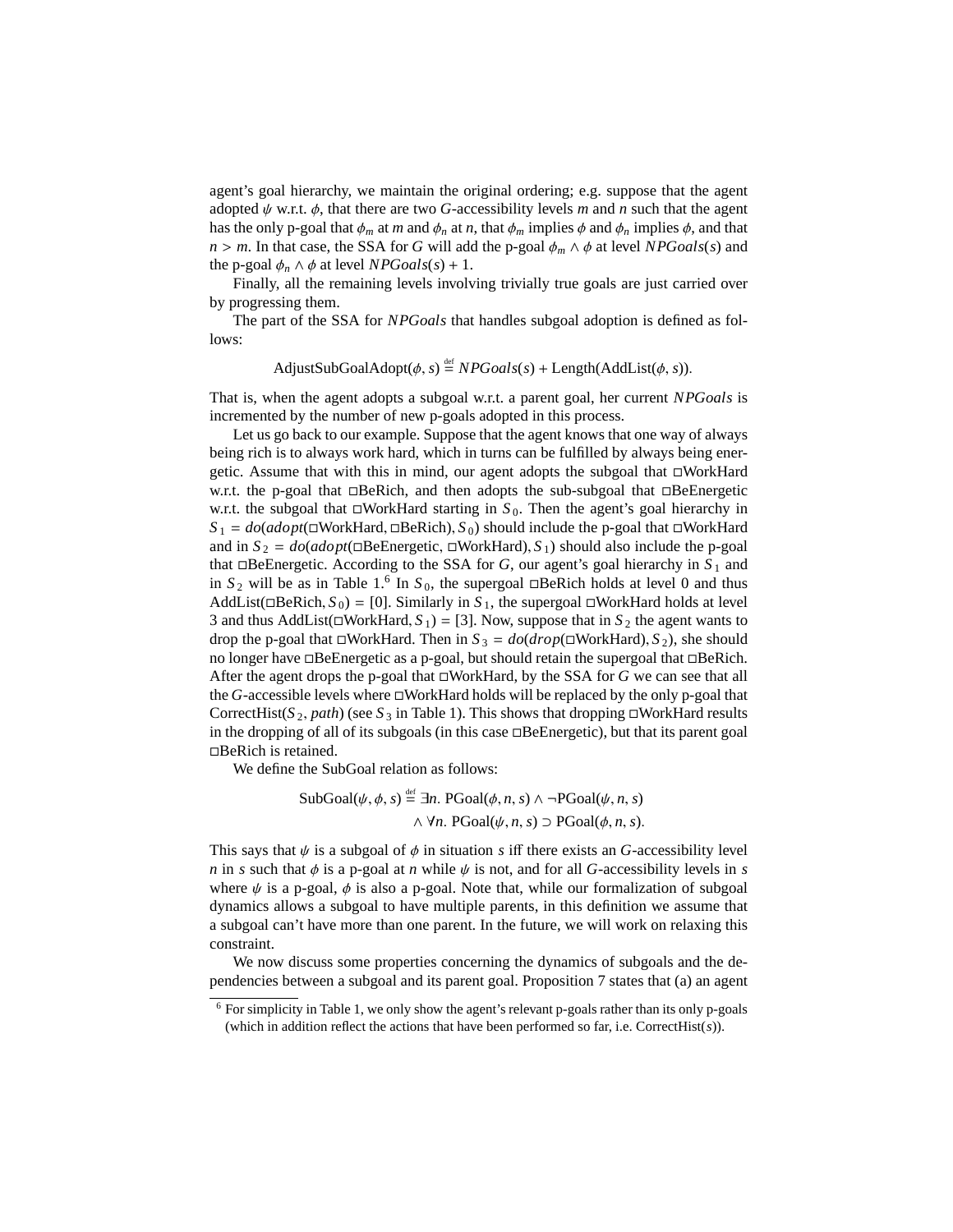acquires the p-goal that  $\psi$  after she adopts it as a subgoal of another goal  $\phi$  in *s*, provided that she has the p-goal at some level in *s* that  $\phi$ , and (b) she also acquires the primary c-goal that  $\psi$  after she adopts it as a subgoal of  $\phi$  in *s*, provided that she has the primary c-goal in *s* that  $\phi$ , and that she does not have the c-goal that  $\neg \psi$  in *s*.

#### **Proposition 7 (Subgoal Adoption)**

(a) *D*  $\models \exists m$ . PGoal( $\phi, m, s$ ) ⊃  $\exists n$ . PGoal( $\psi, n$ , *do*(*adopt*( $\psi, \phi$ ), *s*)),

(b)  $D \models \text{PrimCGoal}(\phi, s) \land \neg \text{CGoal}(\neg \psi, s) \supset \text{PrimCGoal}(\psi, \text{do}(\text{adopt}(\psi, \phi), s)).$ 

The next property says that after dropping the p-goal that  $\phi$  in *s*, an agent does not have the p-goal (and thus the primary c-goal) that  $\psi$ , provided that  $\psi$  is a subgoal of  $\phi$ in *s*.

#### **Proposition 8 (Supergoal Drop)**

 $D \models \text{SubGoal}(\psi, \phi, s) \supset \neg \exists n. \text{ PGoal}(\psi, n, do(drop(\phi), s)).$ 

As with Proposition 4, this does not hold if we replace PGoal in the consequence with CGoal since  $\psi$  could be a consequence of a combination of other active p-goals.

The next two properties say that dropping a subgoal does not effect the parent goal.

#### **Proposition 9 (Subgoal Drop)**

(a)  $D \models \text{SubGoal}(\psi, \phi, s) \supset \exists n. \text{ PGoal}(\phi, n, \text{do}(\text{drop}(\psi), s)),$ 

(b)  $D \models \text{SubGoal}(\psi, \phi, s) \land \text{PrimCGoal}(\phi, s) \supset \text{PrimCGoal}(\phi, \text{do}(\text{drop}(\psi), s)).$ 

That is, (a) an agent retains the p-goal that  $\phi$  after she drops a subgoal  $\psi$  of  $\phi$ , and (b) she also retains the primary c-goal that  $\phi$  after she drops a subgoal  $\psi$  of  $\phi$  in *s*, provided that she has the primary c-goal that  $\phi$  in *s*.

Finally, it can be shown that the SubGoal relation is transitive, i.e. if  $\psi_1$  is a subgoal of  $\phi$  in *s*, and if  $\psi_2$  is a subgoal of  $\psi_1$  in *s*, then  $\psi_2$  must also be a subgoal of  $\phi$  in *s*.

# **7 Discussion and Future Work**

In this paper, we presented a formalization of prioritized goals, subgoals, and their dynamics. Our formalization ensures that an agent's chosen goals are always consistent and that goals and subgoals properly evolve as a result of actions and as a result of adopting and dropping goals. Although we made some simplifying assumptions, in this paper we have focused on developing an expressive framework that captures an idealized form of rationality without worrying about tractability. In would be desirable to study restricted fragments of the logic where reasoning is tractable. Also, before defining more limited forms of rationality, one should have a clear specification of what ideal rationality really is so that one understands what compromises are being done.

While in our account chosen goals are closed under logical consequence, primary c-goals are not. To this end, our formalization of primary c-goals is related to the nonnormal modal formalizations of intentions found in the literature [3], and as such it does not suffer from the side-effect problem [1]. For instance, in our framework an agent can have the primary c-goal to get her teeth fixed and know that this always involves pain, but not have the primary c-goal to have pain.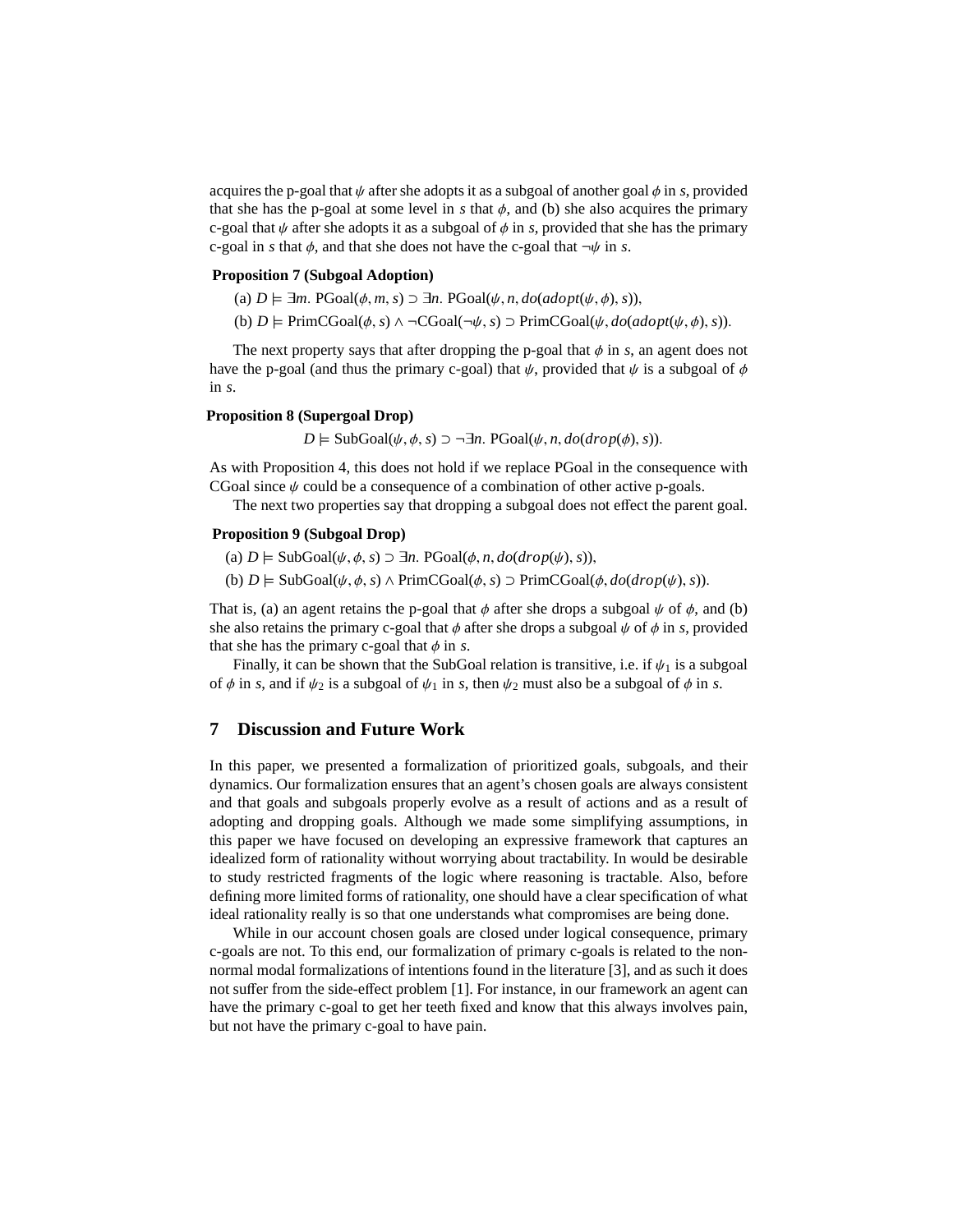Also, since we are using the situation calculus, we can easily represent procedural goals/plans, e.g. the goal to do  $a_1$  and then  $a_2$  can be written as: PGoal(Starts( $p, s_1$ )  $\wedge$ OnPath $(p, s) \wedge s = do(a_2, do(a_1, s_1)), 0, S_0$ . Golog [12] can be used to represent complex plans/programs. So we can model the adoption of plans as subgoals.

Recently, there have been a few proposals that deal with goal change. Shapiro *et al.* [18] present a situation calculus based framework where an agent adopts a goal when she is requested to do so, and remains committed to this goal unless the requester cancels this request; a goal is retained even if the agent learns that it has become impossible, and in this case the agent's goals become inconsistent. Shapiro and Brewka [7] modify this framework to ensure that goals are dropped when they are believed to be impossible or when they are achieved. Their account is similar to ours in the sense that they also assume a priority ordering over the set of (in their case, requested) goals, and in every situation they compute chosen goals by computing a maximal consistent goal set that is also compatible with the agent's beliefs. However, their model has some unintuitive properties: the agent's chosen set of goals in  $do(a, s)$  may be quite different from her goals in *s*, although *a* did not make any of her goals in *s* impossible or inconsistent with higher priority goals, because inconsistencies between goals at the same priority level are resolved differently (this can happen because goals are only partially ordered). Note that, while one might argue that a partial order over goals might be more general, allowing this means that additional control information is required to obtain a single goal state after the agent's goals change. Also, we provide a more expressive formalization of prioritized goals – we model goals using infinite paths, and thus can model many types of goals that they cannot. Finally they model prioritized goals by treating the agent's p-goals as an arbitrary set of temporal formulas, and then defining the set of c-goals as a subset of the p-goals. But our possible world semantics has some advantages over this: it clearly defines when goals are consistent with each other and with what is known. One can easily specify how goals change when an action *a* occurs, e.g. the goal to do *a* next and then do *b* becomes the goal to do *b* next, the goal that  $\Diamond \Phi \lor \Diamond \Psi$  becomes the goal that  $\Diamond \Psi$  if *a* makes achieving  $\Phi$  impossible, etc.

There has been much work on agent programming languages with declarative goals where the dynamics of goals and intentions and the dependencies between goals and sub-goals are modeled (e.g. [19], [9] and the references therein). However, most of these are not based on a formal theory of agency, and to the best of our knowledge, none maintains the consistency of (chosen) goals (e.g. when adopting a plan to achieve a goal, these frameworks do not ensure that this plan is consistent with the agent's other concurrent goals/plans). Also, most of these do not deal with temporally extended goals, and as a result they often need to accommodate inconsistent goal-bases to allow the agent to achieve conflicting states at different time points (e.g. the default logic based framework in [20]); chosen goals are required to be consistent. In [6], the authors present a situation calculus based agent programming language where the agent executes a program while maximizing the achievement of a set of prioritized goals. However, they do not formalize goal dynamics.

One limitation of our account is that we assume that the agent's p-goals are totally ordered in terms of priority. Also, newly adopted p-goals are assigned the lowest priority. A consequence of this is that an agent's c-goals depend on the adoption order of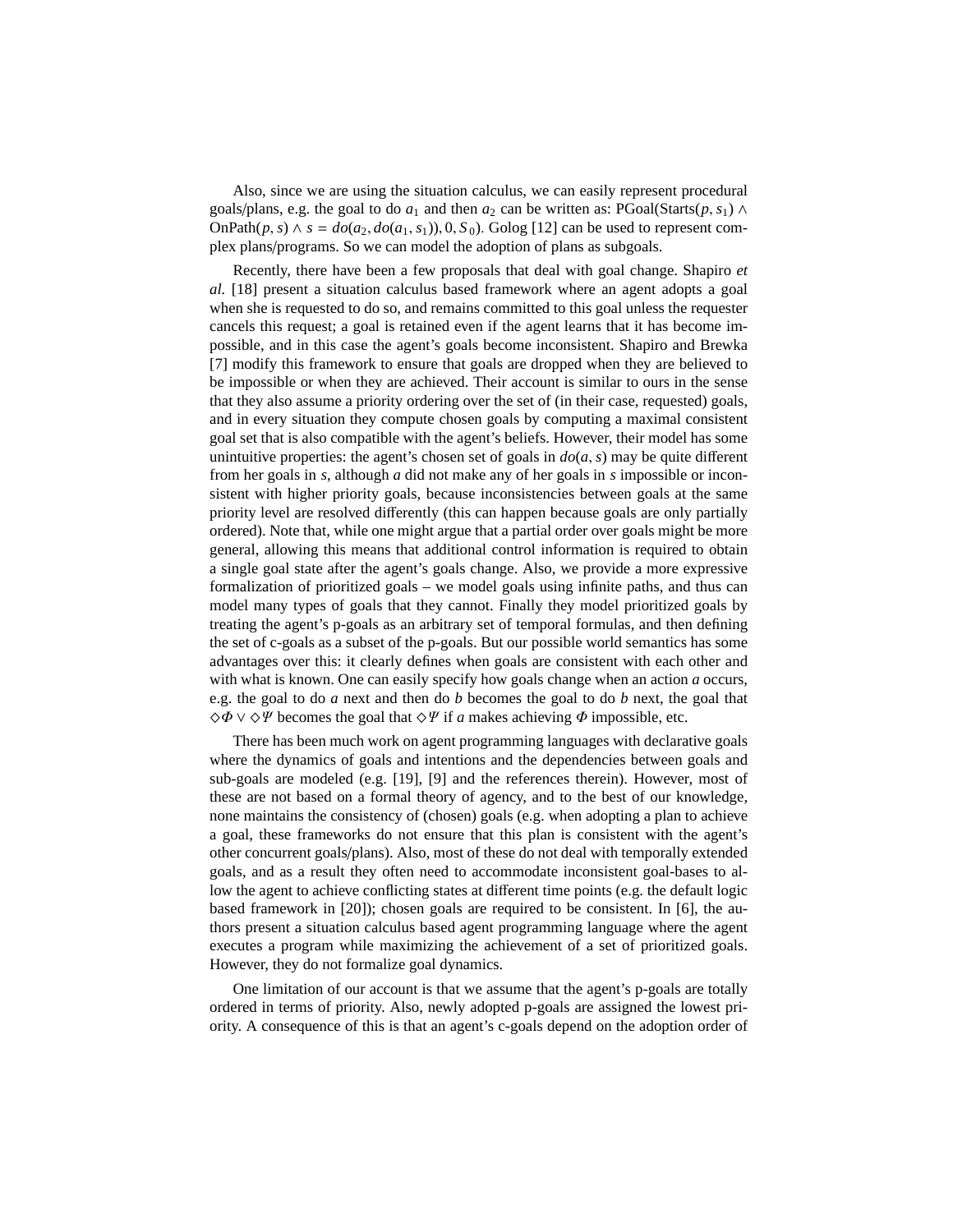her p-goals. For instance, given a fixed starting situation, an agent can end up with two different sets of c-goals by adopting  $\phi$  followed by  $\psi$ , and by adopting  $\psi$  followed by  $\phi$ . This has very different results when  $\phi$  and  $\psi$  conflict with each other. We would like to address this by incorporating the priority of the p-goal as an argument to the *adopt* action, and handling this in the framework. Finally, one can argue that our agent spends too much resources trying to optimize her c-goals at every step. It would be interesting to develop an account where the agent is strongly committed to her chosen goals, and where the filter override mechanism is only triggered under specific conditions.

### **References**

- 1. Cohen, P.R., Levesque, H.J.: Intention is Choice with Commitment. Artificial Intelligence **42**(2–3) (1990) 213–361
- 2. Sadek, M.D.: A Study in the Logic of Intention. In: Third Intl. Conf. on Principles of Knowledge Representation and Reasoning (KR&R-92), Cambridge, MA (1992) 462–473
- 3. Konolige, K., Pollack, M.E.: A Representationalist Theory of Intention. In: Thirteenth Intl. J. Conf. on Artificial Intelligence (IJCAI-93), Chambéry, France (1993) 390-395
- 4. Singh, M.P.: Multiagent Systems: A Theoretical Framework for Intentions, Know-How, and Communications. Volume 799 of LNAI. Springer-Verlag, Germany (1994)
- 5. Shapiro, S., Lespérance, Y., Levesque, H.J.: Goals and Rational Action in the Situation Calculus - A Preliminary Report. In: Working Notes of the AAAI Fall Symposium on Rational Agency: Concepts, Theories, Models, and Applications, Cambridge, MA (November 1995) 117–122
- 6. Sardina, S., Shapiro, S.: Rational Action in Agent Programs with Prioritized Goals. In: Second Intl. J. Conf. on Autonomous Agents and Multi-Agent Sys. (AAMAS-03), Melbourne, Australia (2003) 417–424
- 7. Shapiro, S., Brewka, G.: Dynamic Interactions Between Goals and Beliefs. In: Twentieth Intl. J. Conf. on Artificial Intelligence (IJCAI-07), India (2007) 2625–2630
- 8. Winikoff, M., Padgham, L., Harland, J., Thangarajah, J.: Declarative and Procedural Goals in Intelligent Agent Systems. In: Eighth Intl. Conf. on Principles and Knowledge Representation and Reasoning (KR&R-02), Toulouse, France (2002) 470–481
- 9. Bordini, R.H., Dastani, M., Dix, J., Fallah-Seghrouchni, A.E., eds.: Multi-Agent Programming: Languages, Platforms and Applications. Springer (2005)
- 10. Bratman, M.E.: Intentions, Plans, and Practical Reason. Harvard University Press, Cambridge, MA (1987)
- 11. McCarthy, J., Hayes, P.J.: Some Philosophical Problems from the Standpoint of Artificial Intelligence. Machine Intelligence **4** (1969) 463–502
- 12. Reiter, R.: Knowledge in Action. Logical Foundations for Specifying and Implementing Dynamical Systems. MIT Press, Cambridge, MA (2001)
- 13. DeGiacomo, G., Lesperance, Y., Levesque, H.J.: ConGolog, a Concurrent Programming ´ Language Based on the Situation Calculus. Artificial Intelligence **121** (2000) 109–169
- 14. Levesque, H.J., Pirri, F., Reiter, R.: Foundations for a Calculus of Situations. Electronic Transactions of AI (ETAI) **2**(3–4) (1998) 159–178
- 15. Moore, R.C.: A Formal Theory of Knowledge and Action. In Hobbs, J.R., Moore, R.C., eds.: Formal Theories of the Commonsense World. Ablex (1985) 319–358
- 16. Scherl, R., Levesque, H.: Knowledge, Action, and the Frame Problem. Artificial Intelligence **144**(1–2) (2003) 1–39